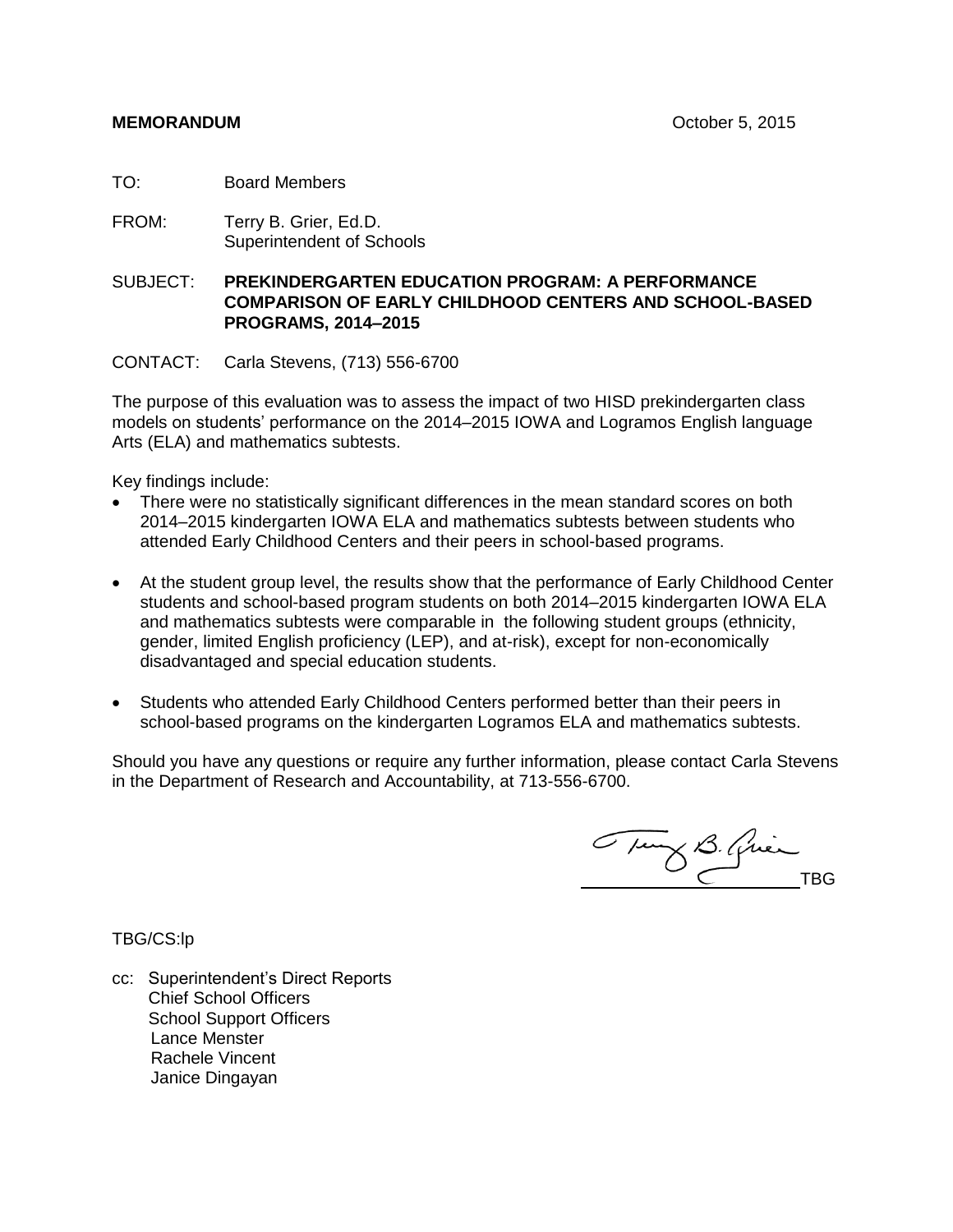# **Houston Independent School District**

**RESEARCH** Educational Program Report

**PREKINDERGARTEN EDUCATION PROGRAM: A PERFORMANCE COMPARISON OF THE EARLY CHILDHOOD CENTERS AND SCHOOL-BASED PROGRAMS, 2014–2015**

# HISD Research and Accountability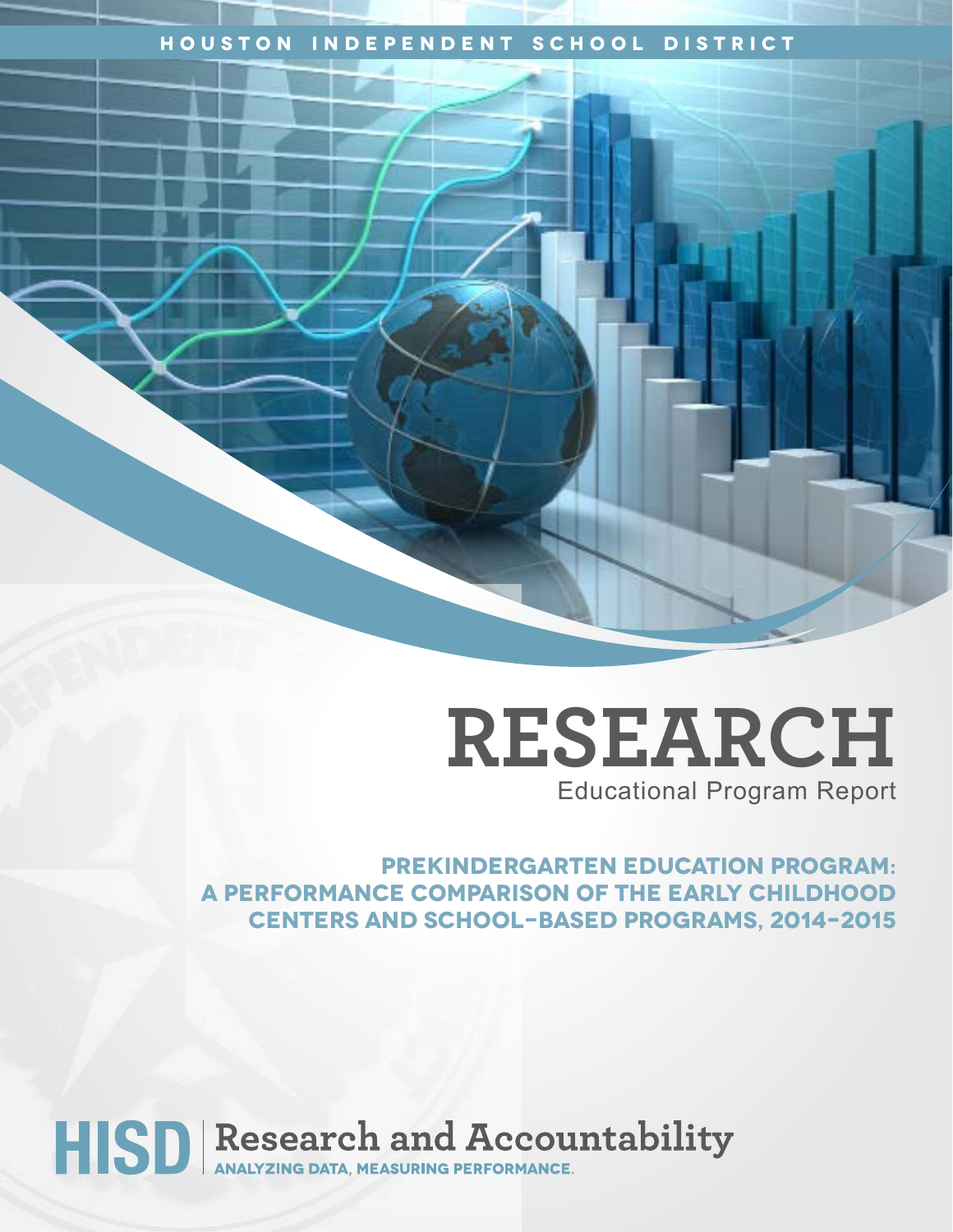

# **2015 Board of Education**

**Rhonda Skillern-Jones** President

**Manuel Rodriguez, Jr.** First Vice President

**Wanda Adams** Second Vice President

**Paula Harris Secretary** 

**Juliet Stipeche** Assistant Secretary

**Anna Eastman Michael L. Lunceford Greg Meyers Harvin C. Moore**

**Terry B. Grier, Ed.D.** Superintendent of Schools

**Carla Stevens** Assistant Superintendent Department of Research and Accountability

**Lai Pei , Ph.D.** Research Specialist

**Venita Holmes, Dr.P.H.** Research Manager

**Houston Independent School District** Hattie Mae White Educational Support Center 4400 West 18th StreetHouston, Texas 77092-8501

#### **www.HoustonISD.org**

It is the policy of the Houston Independent School District not to discriminate on the basis of age, color, handicap or disability, ancestry, national origin, marital status, race, religion, sex, veteran status, political affiliation, sexual orientation, gender identity and/or gender expression in its educational or employment programs and activities.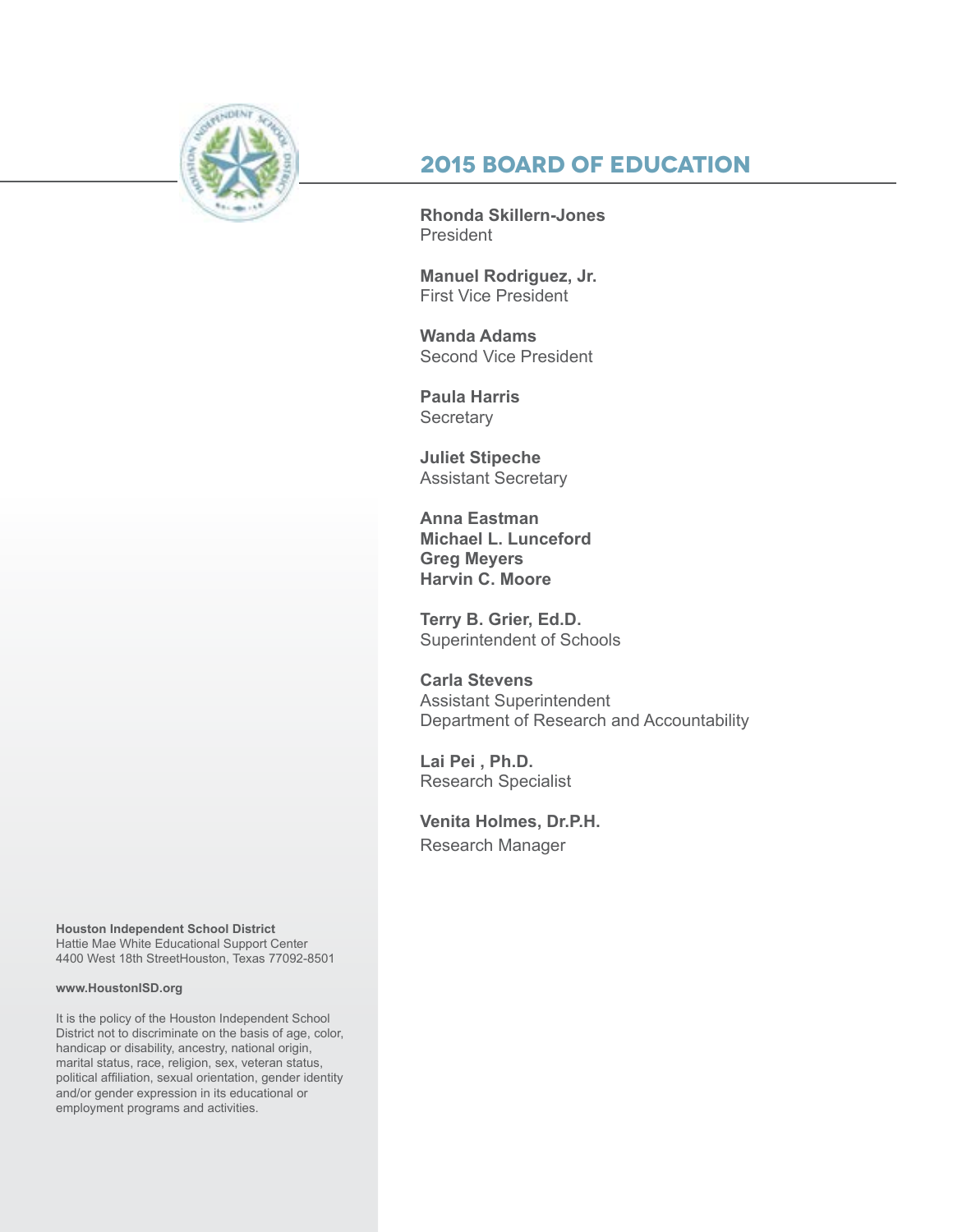# **PREKINDERGARTEN EDUCATION PROGRAM: A PERFORMANCE COMPARISON OF THE EARLY CHILDHOOD CENTERS AND SCHOOL-BASED PROGRAMS, 2014–2015**

# **Executive Summary**

#### **Program Description**

Houston Independent School District (HISD) has provided prekindergarten classes for Houston area fouryear old students since the 1985–1986 academic year. The focus of the program is on lifelong learning to enhance the physical, emotional, and social wellbeing of the whole child and provide the foundational skills required for career and college readiness.

There are two main HISD prekindergarten program models: Early Childhood Centers and school-based programs. The vision of the HISD Early Childhood Centers initiative is to serve as a model for the district by providing a comprehensive state-of-the-art preschool program. The primary focus of the program is to develop academic readiness and to meet the developmental needs of preschool-age children. The district's Rebuild HISD Construction and Renovation Program included plans for a number of Early Childhood Centers that would become beacons for the community schools. Currently, there are five Early Childhood Centers, which only provide prekindergarten education to students: Fonwood, Armandina Farias, Gabriela Mistral, Martin Luther King, Jr. (MLK), and Ninfa Laurenzo.

The HISD school-based prekindergarten programs were initiated in 1984 (T.E.C 29.1532) when House Bill 72 established the Texas prekindergarten program requiring school districts to provide half-day educationbased programs to four-year-old children. The purpose of this initiative was to develop skills necessary for success in the regular public school curriculum, including language, mathematics, and social skills (Texas Education Code 29.1532). Currently, HISD offers full-day school-based prekindergarten programs to all students within the attendance boundaries. To be eligible for participation in the non-tuition program, students should be: a) four years old on or before September 1 of the school year; b) live in the HISD attendance boundary; and meet at least one of the following criteria:

- homeless;
- unable to speak or understand English;
- economically-disadvantaged;
- the child of an active-duty member of the U.S. military or one who has been killed, injured, or missing in action while on active duty;
- has been in the conservatorship of the Department of Family and Protective Services following an adversary hearing held as provided by Section 262.201, Family code;
- meet any eligibility criteria for Head Start, not only those who meet the low-income eligibility criteria for Head Start.

The purpose of this evaluation was to compare the academic performance of students who attended one of the five Early Childhood Centers with students who attended the school-based prekindergarten programs in 2013–2014. The evaluation focused on the following research questions: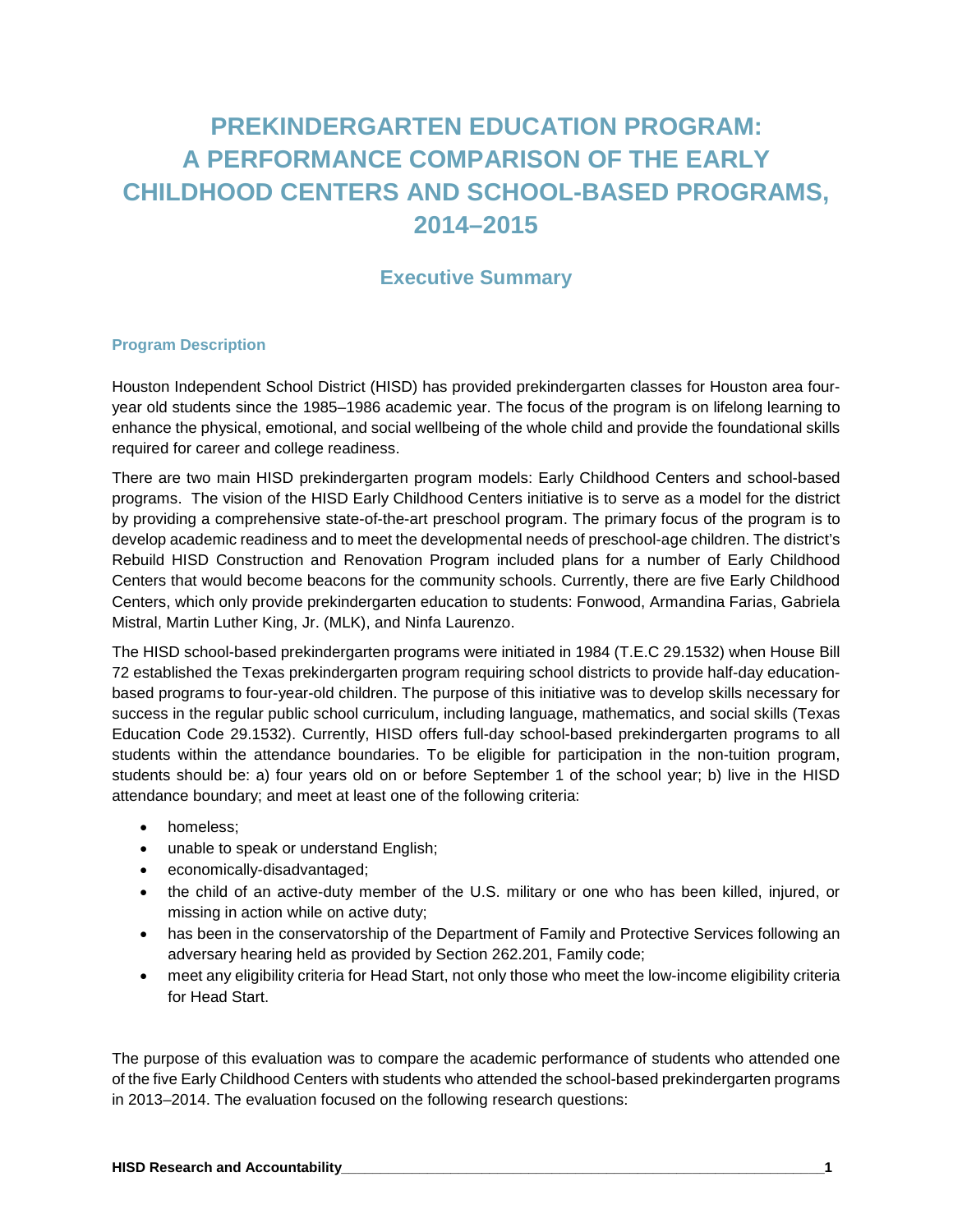- How did students who attended Early Childhood Centers perform on the 2014–2015 kindergarten IOWA and Logramos ELA subtests compared with their grade-level peers who attended schoolbased prekindergarten programs?
- How did students who attended Early Childhood Centers perform on the 2014–2015 kindergarten IOWA and Logramos mathematics subtests compared with their grade-level peers who attended school-based prekindergarten programs?
- Did the effects of Early Childhood Centers and school-based prekindergarten programs in students' kindergarten ELA performance vary by student groups?
- Did the effects of Early Childhood Centers and school-based prekindergarten programs in students' kindergarten mathematics performance vary by student groups?
- What were the 2014–2015 kindergarten performance differences among the five ECCs: Fonwood, Armandina Farias, Gabriela Mistral, Martin Luther King, Jr. (MLK), and Ninfa Laurenzo on the 2014–2015 IOWA and Logramos tests?

#### **Highlights**

- Effect size indicated that there were no differences in the mean standard scores on both 2014– 2015 kindergarten IOWA ELA and mathematics subtests between students who attended Early Childhood Centers and their peers in school-based programs.
- The analysis showed the performance of Early Childhood Center students and school-based program students on both 2014–2015 kindergarten IOWA ELA and mathematics subtests were comparable in the following student groups (ethnicity, gender, limited English proficiency (LEP), and at-risk), except for non-economically disadvantaged and special education students.
- When compared to students in school-based programs, students who attended Early Childhood Centers performed better than their peers on the kindergarten Logramos ELA and mathematics subtests.

#### **Recommendations**

- HISD should include measures of early scholastic success outside what is available in administrative data (e.g. test scores). The research shows that social-emotional skills are important factors of early scholastic success. A broader definition of success of early childhood education may include social-emotional skill sets such as cooperation, taking directions, self-management, and getting along with others.
- Various class models were used in early childhood programs. Future evaluations should explore the unique components of each class model to determine which factors are more effective for prekindergarten education for students.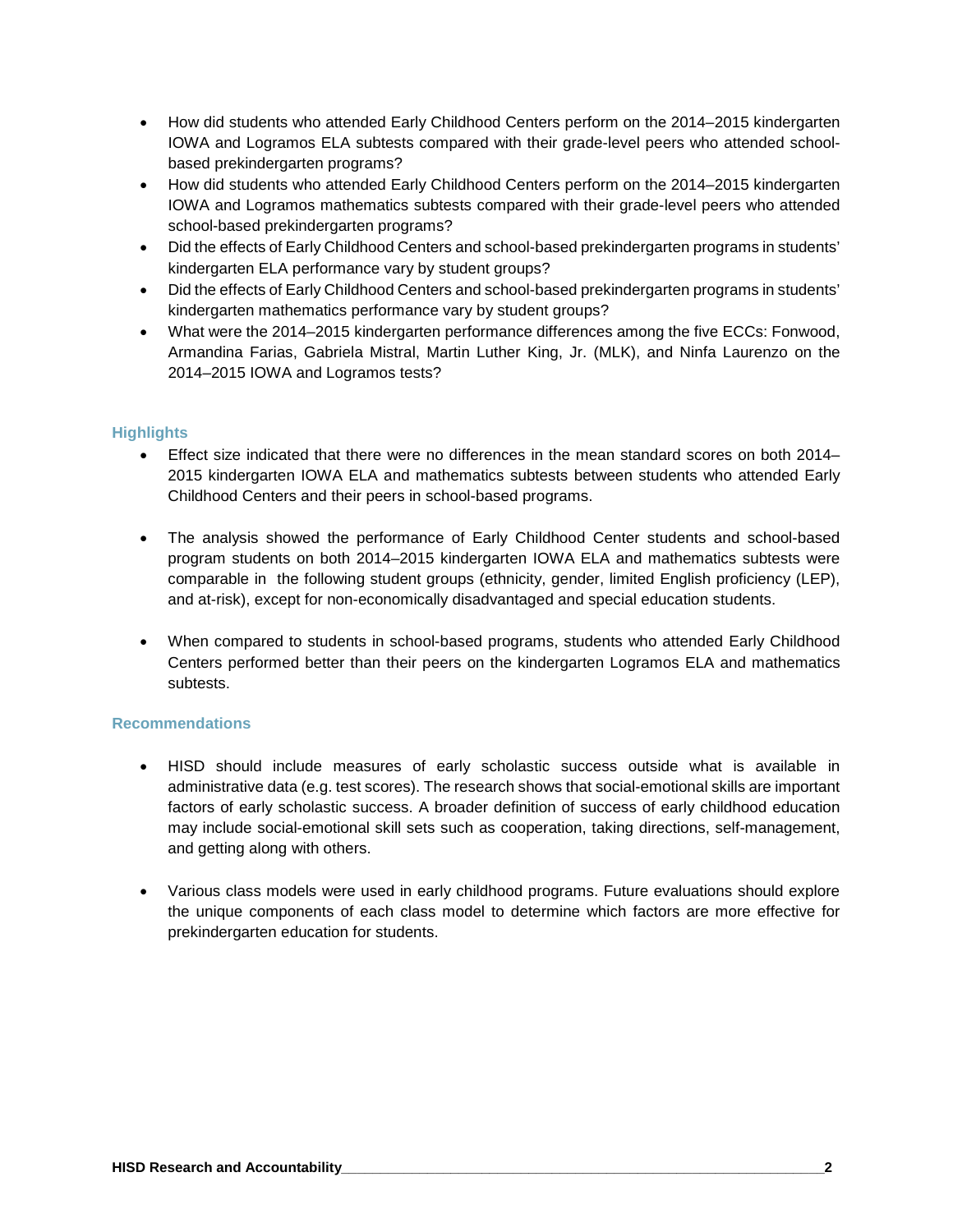#### **Administrative Response**

Over the past year, the Early Childhood Department provided both Early Childhood Centers and schoolbased pre-k programs with professional support in child development and learning. A variety of professional training opportunities by the department include the use of appropriate curricula and teaching practices that promote social, emotional, physical, language, and cognitive development. The Early Childhood Department offered classroom management courses, literacy, mathematics, and science workshops, coaching, curriculum and assessment trainings. School leaders and teachers were guided to utilize ongoing, systematic, formal and informal assessments to tailor their instruction and respond to each child's strengths and needs. In addition, the department capitalized on five Early Childhood Centers as exemplars for best practices in prekindergarten. School-based programs were encouraged to visit these centers as a means to enrich teacher efficacy and serve as dynamic classroom models that enable students to take charge of their learning. As a result, student gains for this school year reflected no significant difference between the academic performance of Early Childhood Centers and school-based pre-k programs.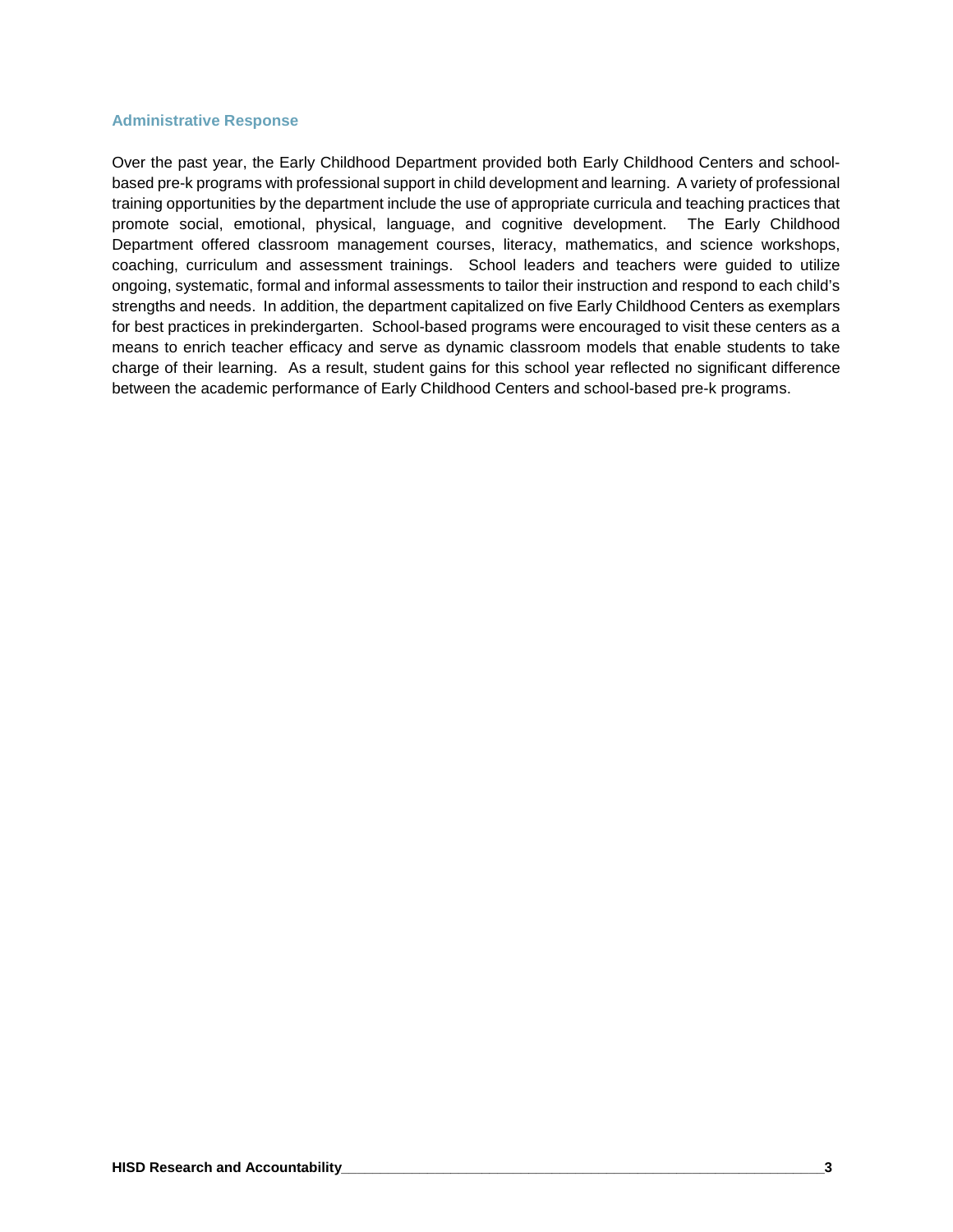## **Introduction**

Research studies have found that high quality early childhood centers promote students' school-readiness, enhance students' cognitive development, and reduce the risk of students' having ELA difficulties as they progress through school (Butin & Woolums, 2009). Students from economically-disadvantaged backgrounds in particular gain the most benefits from these programs (Brooks-Gunn, 2003; Currie, 2001; Gormley, Gayer, Phillips, Dawson, 2005; Magnuson, Rhum, and Waldfogel, 2007). Research has shown that children's social and behavioral skills are connected to their early academic success (Vitaro et al. 1999; Wentzel and Asher 1995).

Early childhood centers (ECCs) have increasingly become necessary in the lives of American parents given the growth of women in the workforce and the increase in amount of hours that parents spend at work (see Butin & Woolums, 2009). Another contributing factor of why the number of early childhood centers has risen is brain research highlighting the integral role that early childhood education can have in promoting the healthy development of children (Center on the Developing Child at Harvard University, 2010). Educators understand that early childhood centers play an important role in a child's school-readiness, early childhood centers within schools, also known as school-based programs, are also a growing trend. Currently, in the Texas Gulf Coast region, over a third of children between the ages of zero to five attend either an early childhood center or some other form of regulated early childhood education (Collaborative for Children, 2012).

## **Methods**

#### **Data Collection and Analysis**

- The sample in this evaluation is kindergarten students who completed prekindergarten education in 2013–2014 in the Houston Independent School District (HISD), and entered kindergarten in 2014–2015 in HISD. To ensure Early Childhood Center students and school-based prekindergarten program students have similar kindergarten educational experience, school-based program students and Early Childhood Center students in this evaluation were enrolled in the same elementary schools in the kindergarten year. Moreover, only students who completed their prekindergarten education, and had 2014–2015 kindergarten IOWA or Logramos test scores were included in this evaluation. Consequently, the sample size was 1,355 students from HISD Early Childhood Centers, and 12,342 students from HISD school-based programs.
- The English Language Arts (ELA) and mathematics test scores in this evaluation were the 2014– 2015 IOWA and Logramos ELA and mathematics subtests.
- Both IOWA and Logramos are norm-referenced assessments, and were administered in December of students' kindergarten year. In order to compare students' scores from subgroups, the standard score were used for all subtests in this evaluation.
- Effect size was used to quantify the size of the performance difference between Early Childhood Center and school-based program students. Borman and D'Agostino (1996) suggested that the average effect size associated with Title I programs is  $d = 0.15$ . Kulik, Kulik, and Bangert (1984), suggested that the average effect size in achievement test score is 0.32. Therefore,  $d = 0.15$  was considered as small-modest,  $d = 0.3$  was considered as modest-large, and  $d = 0.5$  was considered as large in this report.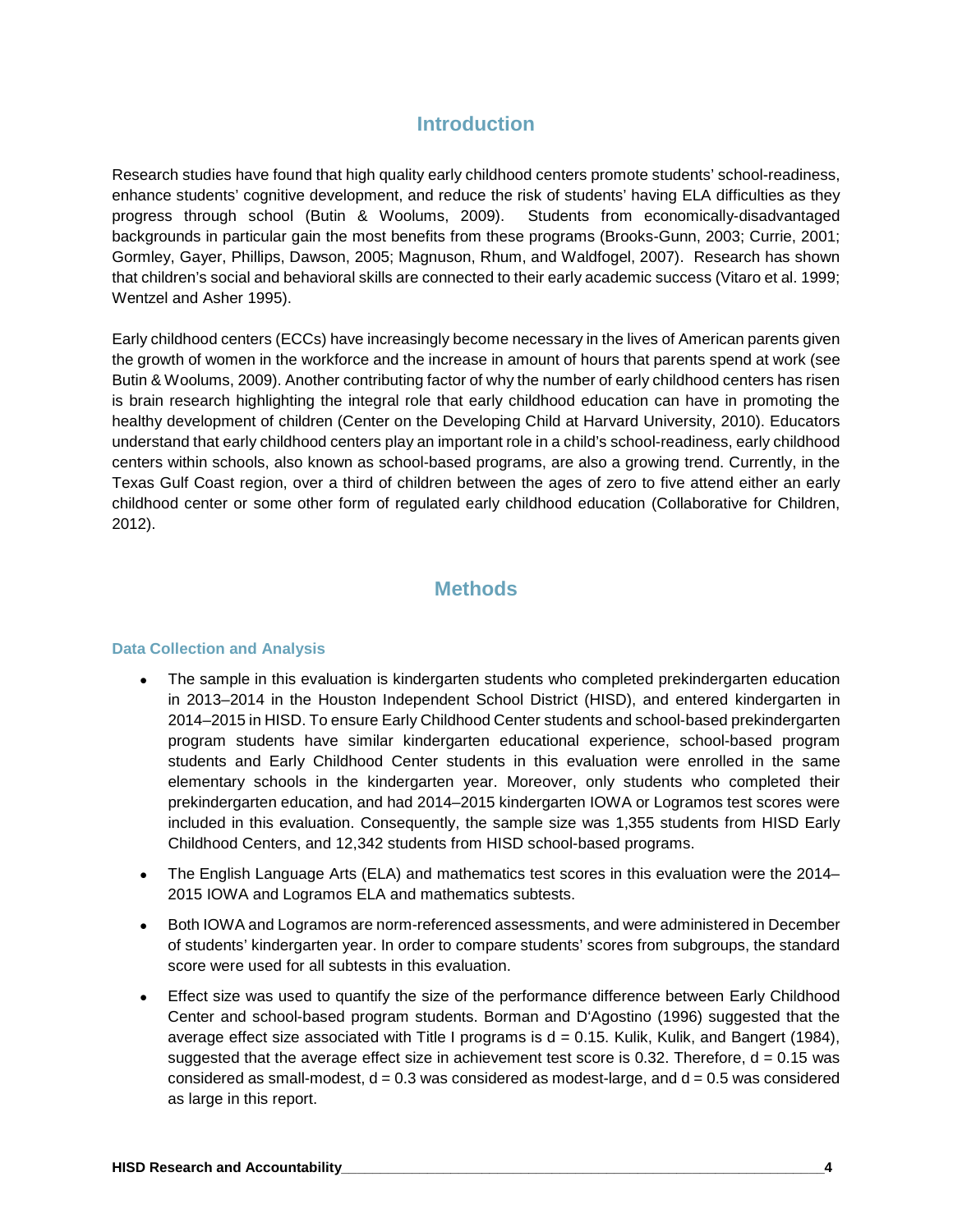- In this evaluation, analyses were conducted to examine the achievement differences on ELA and mathematics subtests between student groups. The following characteristics were explored in determining which student demographics were related to their ELA and mathematics performance. These student characteristics included ethnicity, gender, economically-disadvantaged, special education placement, limited English proficiency (LEP), and at-risk status.
- Data aggregated across Early Childhood Centers and school-based programs are presented in **Appendix A** tables (p. 16-20). Students' demographic and test data by specific Early Childhood Centers (ECCs) are presented in **Appendix B** tables (p. 21-25).

#### **Data Limitations**

- The Early Childhood Center and school-based program students were nonequivalent groups due to differences in kindergarten education experiences because only school effect was controlled in this evaluation, rather than other factors, such as teacher effect and classroom effect.
- Only student outcome data were used to assess the impact of the two class models on student academic performance, thus, the nature and the quality of the models were not considered in the analyses. Therefore, the results of this evaluation may not be generalized to indicate overall effectiveness of the models.

## **Results**

#### **What were the demographic characteristics of Early Childhood Center students and school-based prekindergarten program students?**

• The demographic characteristics of students who attended Early Childhood Centers and those who attended school-based programs were similar with respect to gender and at-risk status in 2014– 2015 (**Appendix A-Table 1,** p. 16). Notably, 70.6% of the students in Early Childhood Centers were Hispanic, 89.4% were economically-disadvantaged, 4.9% were in special education, 53.0% were LEP, and 98.0% were at-risk students. These proportions of Hispanic, economicallydisadvantaged, special education placement, LEP, and at-risk students were lower in the sample of students who attended school-based programs although still relatively high (Appendix A-Table 1, p. 16).

**How did students who attended Early Childhood Centers perform on the 2014–2015 kindergarten IOWA and Logramos ELA subtests compared with their grade-level peers who attended schoolbased prekindergarten programs?** 

- Students who attended Early Childhood Centers (M = 131.3) obtained lower mean standard scores than their peers who attended school-based programs (M = 132.2) on the 2014–2015 kindergarten IOWA ELA subtest with an effect size -0.09. The effect size indicated that the magnitude of the mean score difference was negligible. (**Appendix A-Table 2,** p. 17).
- On the Logramos ELA subtest, Early Childhood Center students ( $M = 175.2$ ) obtained higher mean standard scores than their peers who attended school-based programs ( $M = 173.2$ ) with an effect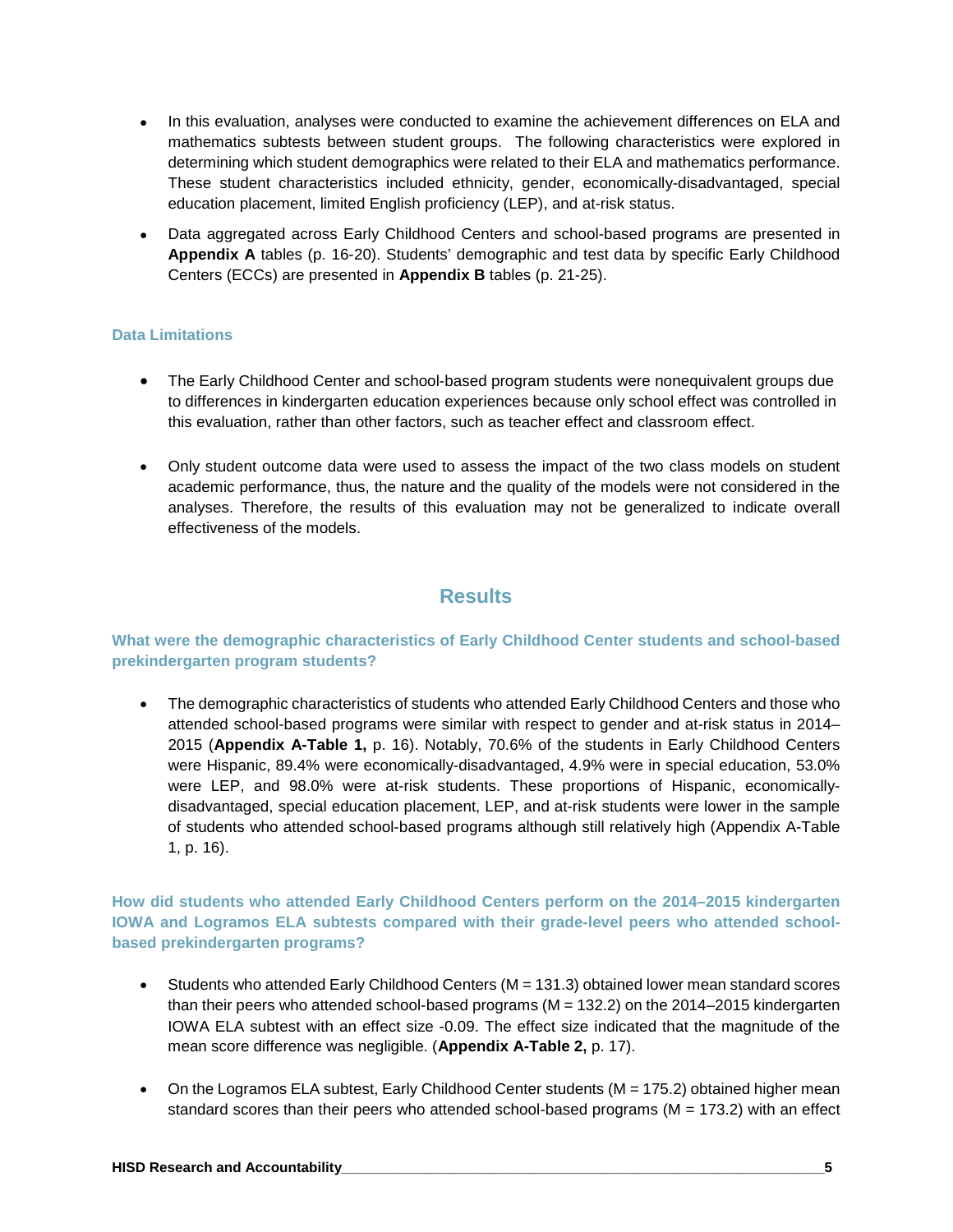size 0.14. The effect size indicated that the magnitude of the mean score difference was small. (**Appendix A-Table 3**, p. 18).

• Both Early Childhood Center students and school-based program students obtained comparable mean standard score as the district's mean standard score on the 2014–2015 kindergarten IOWA ELA subtest. On the Logramos ELA subtest, the Early Childhood Center students obtained a higher mean standard score than that of the district, while the school-based program students obtained a comparable mean standard score as that of the district **(Figure 1)**.

#### **Figure 1. Mean Standard Scores on the 2014–2015 Kindergarten IOWA and Logramos ELA Subtests for Early Childhood Center and School-based Program Students**

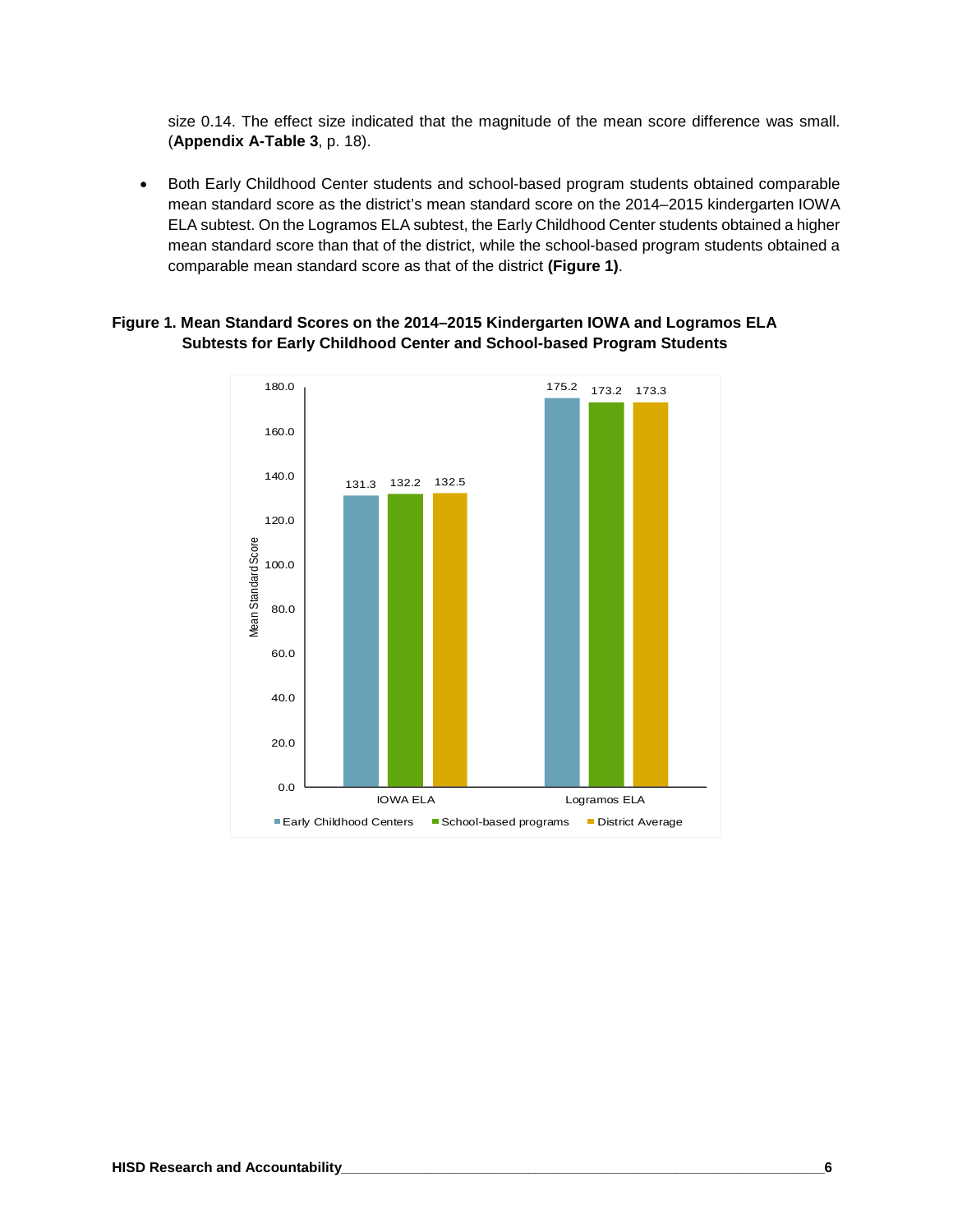**How did students who attended Early Childhood Centers perform on the 2014–2015 kindergarten IOWA and Logramos mathematics subtests compared with their grade-level peers who attended school-based prekindergarten programs?** 

- **Figure 2** shows that the performance of students who attended Early Childhood Centers (M = 132.0) obtained a comparable mean standard score as their peers who attended school-based programs ( $M = 132.8$ ) as well as the district's mean standard score ( $M = 132.9$ ) on the 2014–2015 kindergarten IOWA mathematics subtest.
- On the 2014–2015 kindergarten Logramos mathematics subtest, Early Childhood Center students  $(M = 167.8)$  performed better than their counterparts who attended school-based programs (M = 165.2) as well as higher than the district's mean standard score ( $M = 165.6$ ) (Figure 2).
- **Appendix A-Table 4 and 5 (**p. 19 & 20**)** shows that the mean standard score differences on the 2014–2015 kindergarten IOWA mathematics subtests between Early Childhood Center and schoolbased program students were negligible with effect size -0.08. On the 2014–2015 kindergarten Logramos mathematics subtests, the mean standard score difference between the two groups was small with effect size 0.19.
- **Figure 2. Mean Standard Scores of Students on the 2014–2015 Kindergarten IOWA and Logramos Mathematics Subtests for Early Childhood Center Students and School-based Program Students**

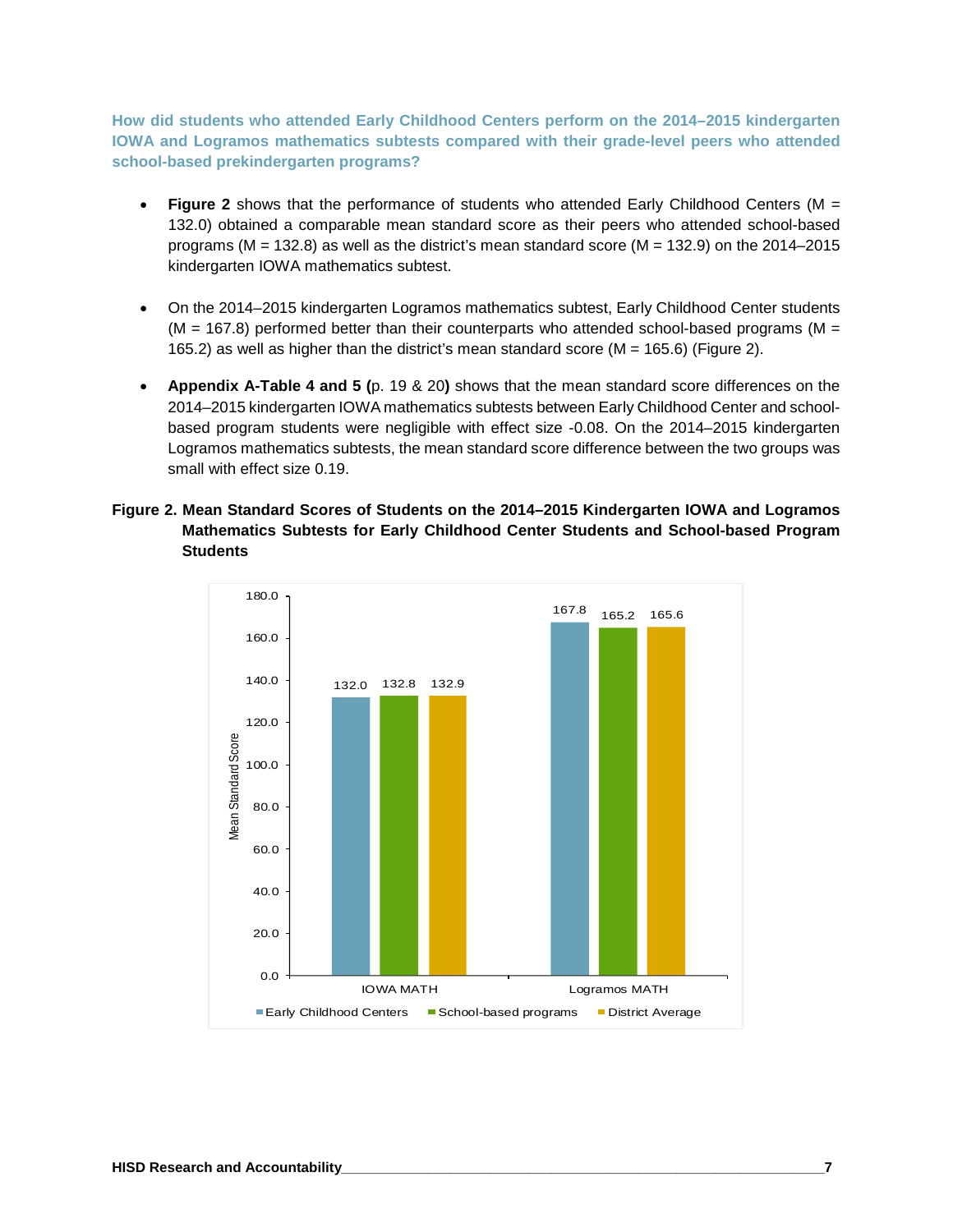**Did the effects of Early Childhood Centers and school-based prekindergarten programs in students' kindergarten ELA performance vary by student groups?**

- Appendix A-Table 2 (p. 17) shows that the 2014–2015 kindergarten IOWA ELA mean standard scores of Early Childhood Center and school-based program students were similar within each student group, except non-economically-disadvantaged students and special education students.
- When compared with their peers in school-based programs, non-economically-disadvantaged students in Early Childhood Centers ( $M = 134.0$ ) scored lower than their counterparts ( $M = 136.3$ ), whereas, the special education students in Early Childhood Centers (M = 125.3) also scored lower than their counterparts (M = 126.9) on the 2014–2015 kindergarten IOWA ELA subtest (Appendix A-Table 2, p. 17). The corresponding effect sizes for the mean score difference between schoolbased students and Early Childhood Center for non-economically-disadvantaged and special education students were -0.22 and -0.18 respectively. The effect size indicated that the magnitude of the mean score difference was small (**Figure 3**).
- The effect sizes for other student groups were negligible (d < 0.15) when Early Childhood Center students were compared with students who attended school-based programs (Figure 3).





*Note.* Defined  $d = 0.15$  as small-modest,  $d = 0.3$  as modest-large,  $d = 0.5$  as large. Positive numbers are to the advantage of the ECCs; negative numbers are to the advantage of the school-based programs.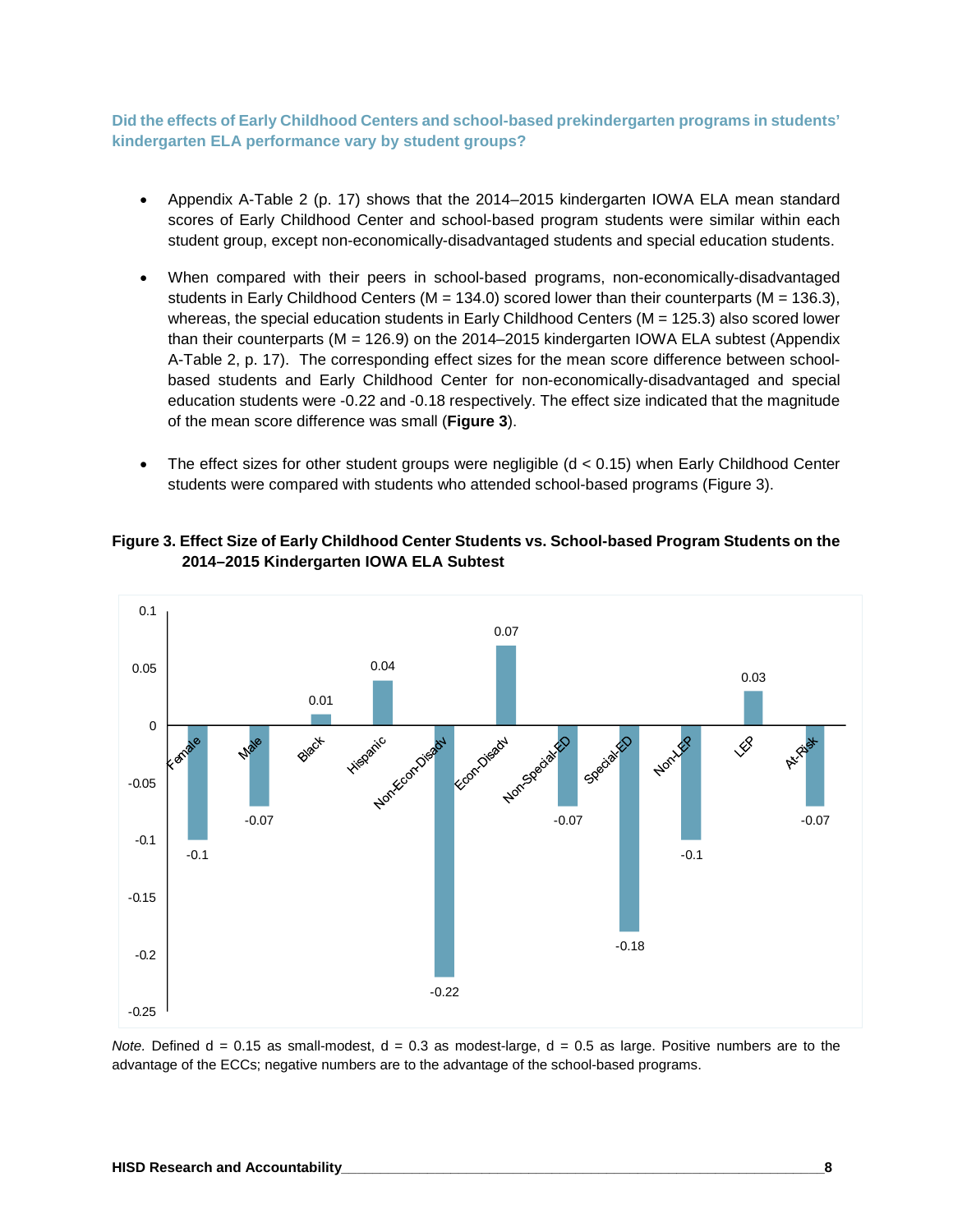- Appendix A-Table 3 (p. 18) shows that the 2014–2015 kindergarten Logramos ELA mean standard scores of Early Childhood Center and school-based program students were similar within each student group, except female, non-economically-disadvantaged, and non-special education students.
- When compared with their peers in school-based programs, the female students in Early Childhood Centers ( $M = 177.7$ ) scored higher than their counterparts ( $M = 174.6$ ), whereas, the noneconomically-disadvantaged students in Early Childhood Centers (M = 175.7) also scored higher than their counterparts ( $M = 172.2$ ) on the 2014–2015 kindergarten Logramos ELA subtest (Appendix A-Table 3, p. 18). The corresponding effect sizes for the mean score difference between school-based and Early Childhood Center for female and non-economically-disadvantaged students were 0.22 and 0.24, respectively. The effect size indicated that the magnitude of the mean score difference was between small and modest (**Figure 4**). When compared with their peers in school-based programs, the non-special education students in Early Childhood Centers ( $M =$ 175.7) scored higher than their counterparts (M = 173.5) with a small effect size 0.15 on the 2014– 2015 kindergarten Logramos ELA subtest (Appendix A-Table 3, p. 18).
- The effect sizes for other student groups were negligible (d < 0.15) when Early Childhood Center students were compared with students who attended school-based programs (Figure 4).

#### **Figure 4. Effect Size of Early Childhood Center Students vs. School-based Program Students on the 2014–2015 Kindergarten Logramos ELA Subtest**



*Note.* Defined d = 0.15 as small-modest, d = 0.3 as modest-large, d = 0.5 as large. Positive numbers are to the advantage of the ECCs; negative numbers are to the advantage of the school-based programs.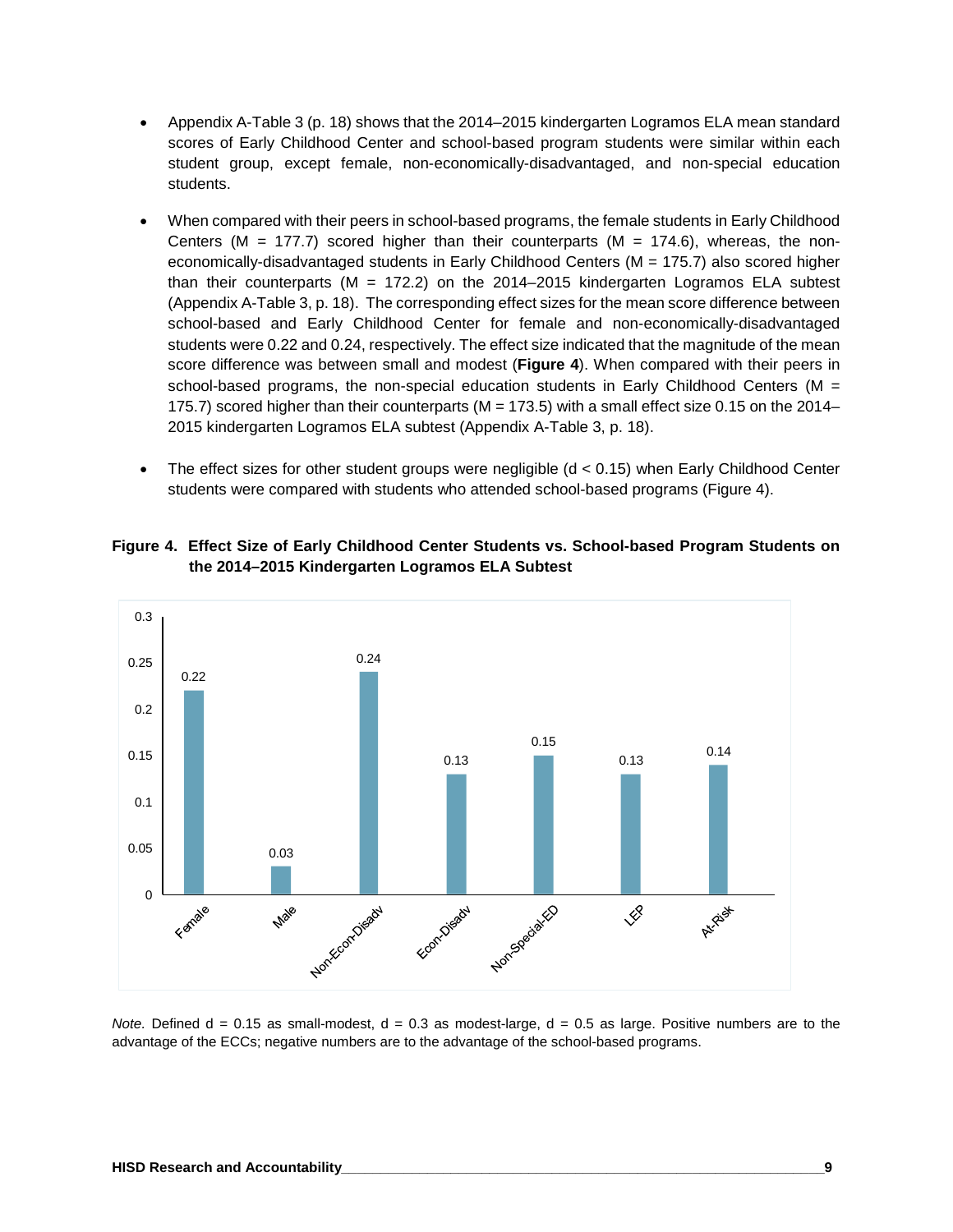#### **Did the effects of Early Childhood Centers and school-based prekindergarten programs in students' kindergarten mathematics performance vary by student groups?**

- In the student group analysis, Appendix A-Table 4 (p. 19) shows that the 2014–2015 kindergarten IOWA mathematics mean standard scores of Early Childhood Center and school-based program students were similar within each student group, except for non-economically-disadvantaged and special education students.
- When compared with their peers in school-based programs, non-economically-disadvantaged students in Early Childhood Centers ( $M = 133.7$ ) scored lower than their counterparts ( $M = 136.5$ ) on the 2014–2015 kindergarten IOWA mathematics subtest (Appendix A-Table 4, p. 19). The corresponding effect size for the mean score difference for the non-economically-disadvantaged students between school-based students and Early Childhood Center was -0.27, which indicated that the magnitude of the mean difference was between small to modest.
- When compared with their peers in school-based programs, special education students in Early Childhood Centers ( $M = 125.8$ ) obtained lower mean standard scores than their peers in schoolbased programs (M = 127.9) on the 2014–2015 kindergarten IOWA mathematics subtest (Appendix A-Table 4, p. 19). The corresponding effect size for the mean score difference between schoolbased and Early Childhood Center special education students was -0.23. The effect size indicated that the magnitude of the mean difference was between small to modest.
- The effect sizes for other student groups were negligible  $(d < 0.15)$ , which indicated that students of these student groups from these two class models performed similar on the 2014–2015 kindergarten IOWA mathematics subtest (**Figure 5**).

**Figure 5. Effect Size of Early Childhood Center Students vs. School-based Program Students on the 2014–2015 Kindergarten IOWA Mathematics Subtest**



*Note.* Defined d = 0.15 as small-modest, d = 0.3 as modest-large, d = 0.5 as large. Positive numbers are to the advantage of the ECCs; negative numbers are to the advantage of the school-based programs.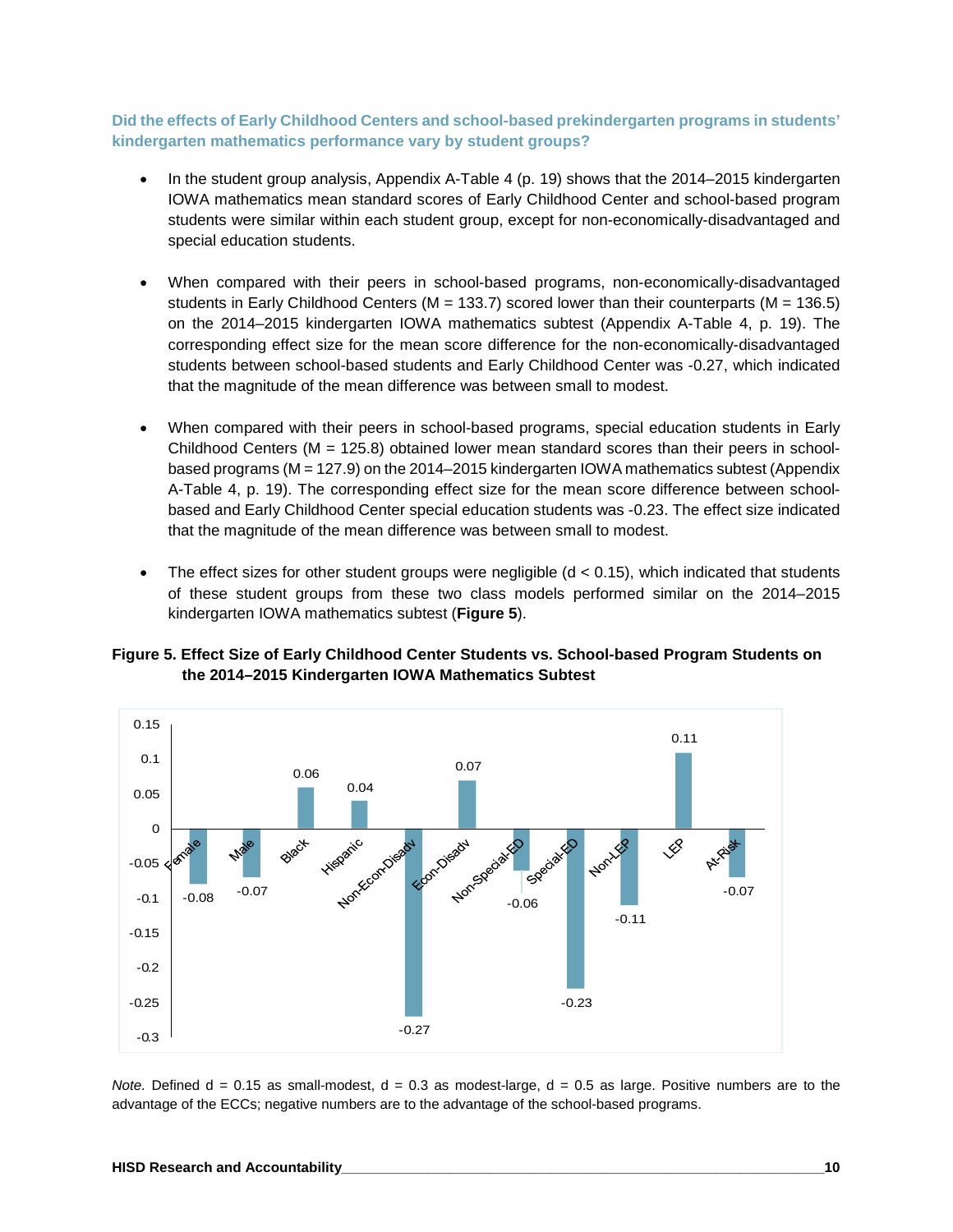- Appendix A-Table 5 (p. 20) shows that the 2014–2015 kindergarten Logramos mathematics mean standard scores of Early Childhood Center and school-based program students were different within each student group.
- **Figure 6** shows that the effect size within each student group ranges from small to modest when Early Childhood Center students were compared with their school-based program peers on the 2014–2015 Logramos mathematics subtests.





*Note.* Defined d = 0.15 as small-modest, d = 0.3 as modest-large, d = 0.5 as large. Positive numbers are to the advantage of the ECCs; negative numbers are to the advantage of the school-based programs.

**What were the demographic characteristics of the five Early Childhood Center students (Fonwood, Armandina Farias, Gabriela Mistral, Martin Luther King, Jr. (MLK), and Ninfa Laurenzo)?**

- **Appendix B-Table 6** (p. 21) presents a breakdown of the demographic characteristics of students who were enrolled in each of the five ECCs in 2013–2014.
- Students attending three of the five ECCs were predominantly Hispanic. Hispanic student enrollment was 94.9% in Farias, 89.1% in Mistral, and 98.8% in Laurenzo. Hispanic student enrollment in MLK was 49.8%, with almost half of the students being African-American (48.2%). The Hispanic and African-American enrollment in Fonwood was 39.2% and 59.3%, respectively.
- MLK (82.6%) had the lowest percent of economically-disadvantaged students.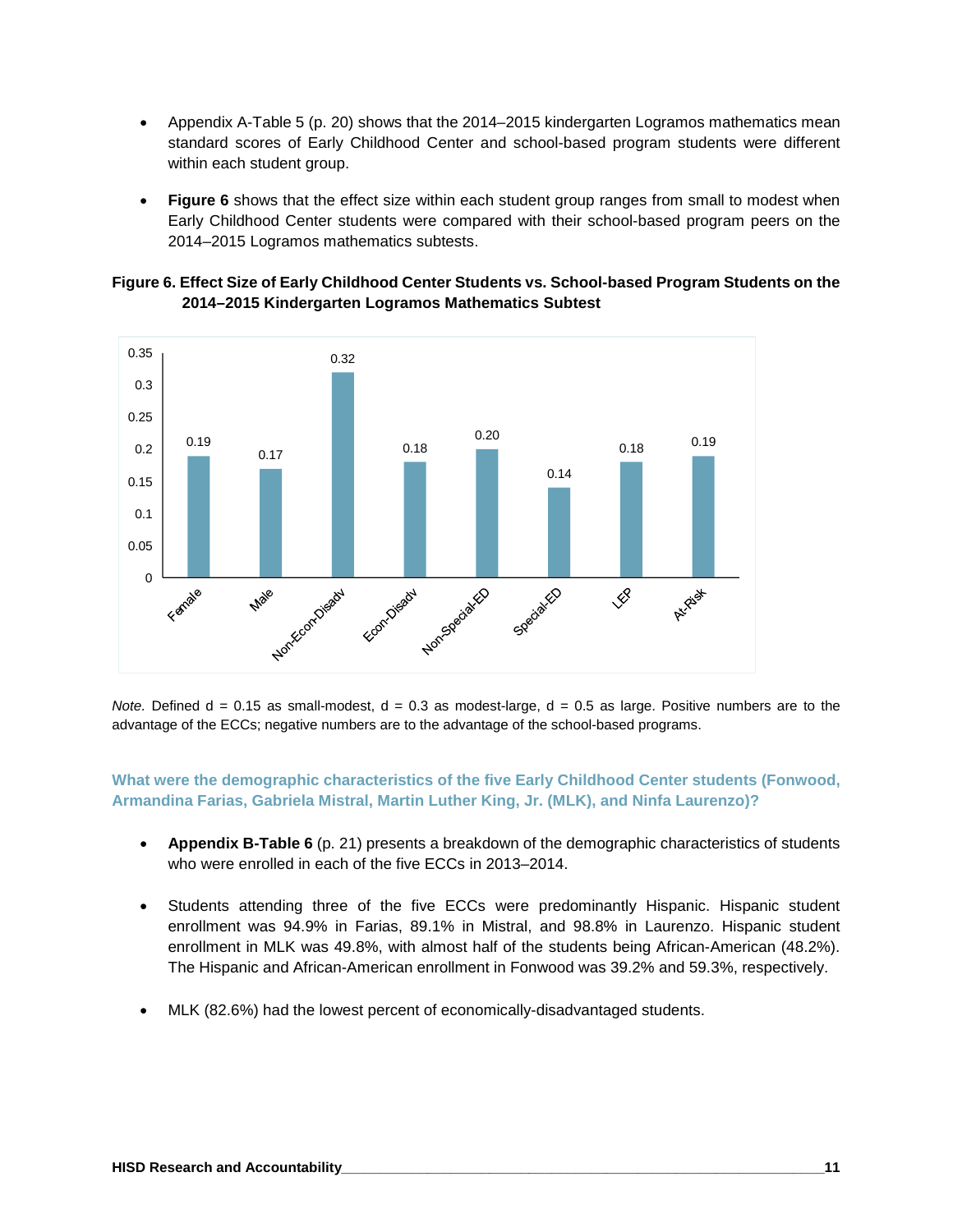- Mistral (88.6%) had the highest percent of students who were limited English proficient (LEP). Over half of the students attending Farias (65.5%) and Laurenzo (59.4%) were LEP. MLK and Fonwood had the lower percentage of LEP students at 31.8% and 33.2%, respectively, compared to the other three ECCs.
- Over 95% of students attending these five ECCS were at-risk.

**What were the 2014–2015 kindergarten performance differences among the five ECCs: Fonwood, Armandina Farias, Gabriela Mistral, Martin Luther King, Jr. (MLK), and Ninfa Laurenzo on the 2014– 2015 IOWA and Logramos subtests?**

**IOWA and Logramos ELA subtests**



#### **Figure 7. Mean Standard Scores on the 2014–2015 Kindergarten IOWA and Logramos ELA Subtests by Early Childhood Center and School District**

- IOWA and Logramos ELA mean standard scores for students who attended one of the five ECCs in 2013–2014 are displayed in **Figure 7**. **Appendix B-Table 7** and **8** (p. 22 & 23) present the number of students who took the IOWA and Logramos ELA subtests in 2014–2015, and the means and standard deviations of the standard scores by ethnicity, gender, economically-disadvantaged, special education placement, LEP, and at-risk status.
- Students who attended Laurenzo ( $M = 132.4$ ) and Fonwood ( $M = 131.3$ ) obtained comparable mean standard scores on the 2014–2015 kindergarten IOWA ELA subtest (Appendix B-Table 7, p. 22).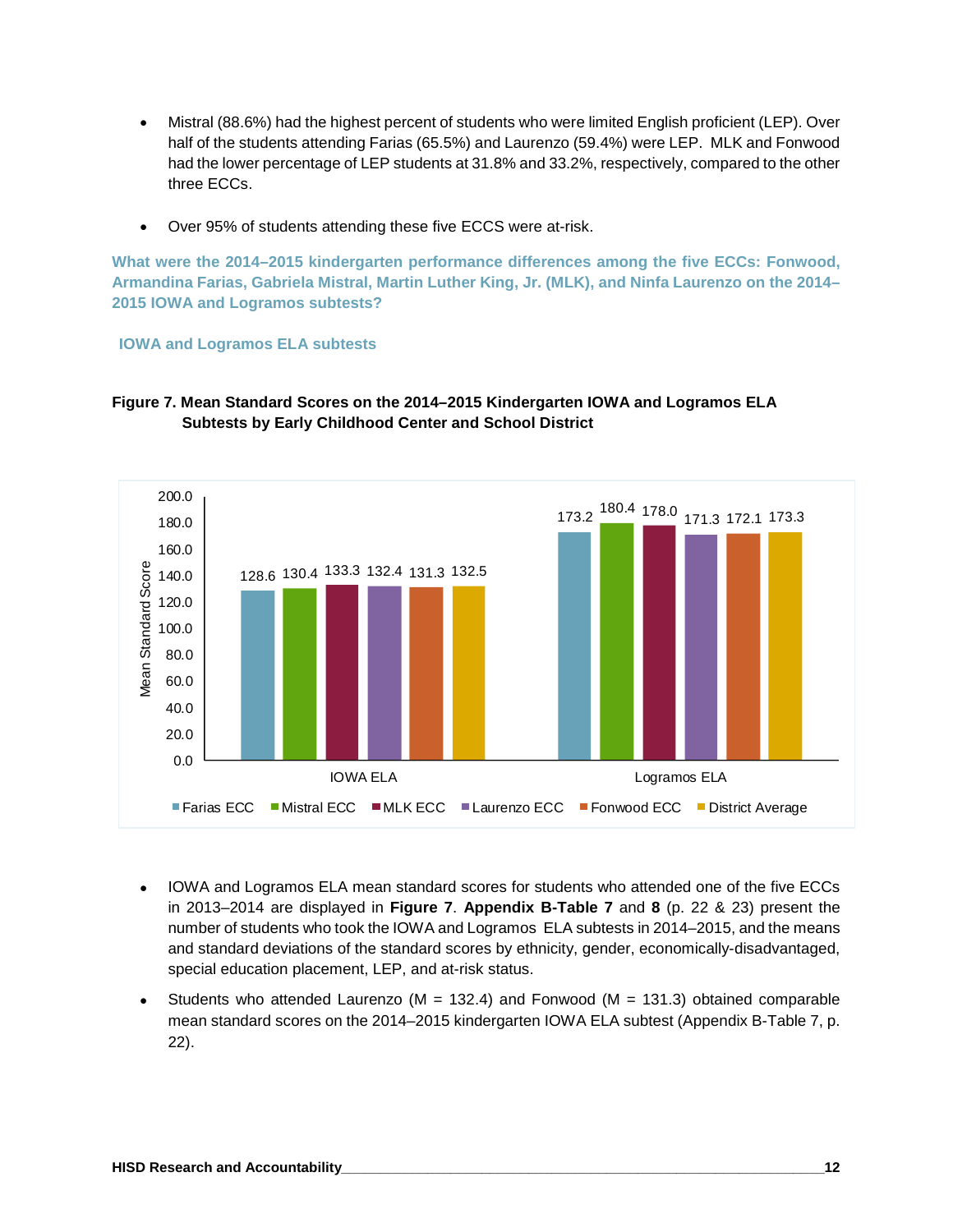- Students who attended MLK ( $M = 133.3$ ) had the highest mean standard score, while students who attended Farias (M = 128.6) had the lowest mean standard scores on the 2014–2015 kindergarten IOWA ELA subtest (Appendix B-Table 7, p. 22).
- Students who attended Farias ( $M = 173.2$ ) and Fonwood ( $M = 172.1$ ) obtained comparable mean standard scores on the 2014–2015 kindergarten Logramos ELA subtest (Appendix B-Table 8, p. 23).
- Students who attended Mistral ( $M = 180.4$ ) had the highest mean standard score, while students who attended Laurenzo ( $M = 171.3$ ) had the lowest mean standard score on the 2014–2015 kindergarten Logramos ELA subtest (Appendix B-Table 8, p. 23).
- The students who attended MLK obtained a higher mean standard score than the district's mean standard score, and students at other ECCs on the 2014–2015 kindergarten IOWA ELA subtest (Figure 7, p. 12).
- The students who attended Mistral and MLK ECC obtained a higher mean standard score than the district's mean standard score on the 2014–2015 kindergarten Logramos ELA subtest (Figure 7, p. 12).

#### **IOWA and Logramos mathematics subtests**



#### **Figure 8. Mean Standard Scores on the 2014–2015 Kindergarten IOWA and Logramos Mathematics Subtests by Early Childhood Center and School District**

• IOWA and Logramos mathematic mean standard scores for students who attended one of the five ECCs in 2013–2014 are displayed in **Figure 8**. **Appendix B-Table 9** and **10** (p. 24 & 25) present the number of students who took the IOWA and Logramos mathematics subtests in 2014–2015, and the means and standard deviations of the standard scores by ethnicity, gender, economicallydisadvantaged, special education placement, LEP, and at-risk status.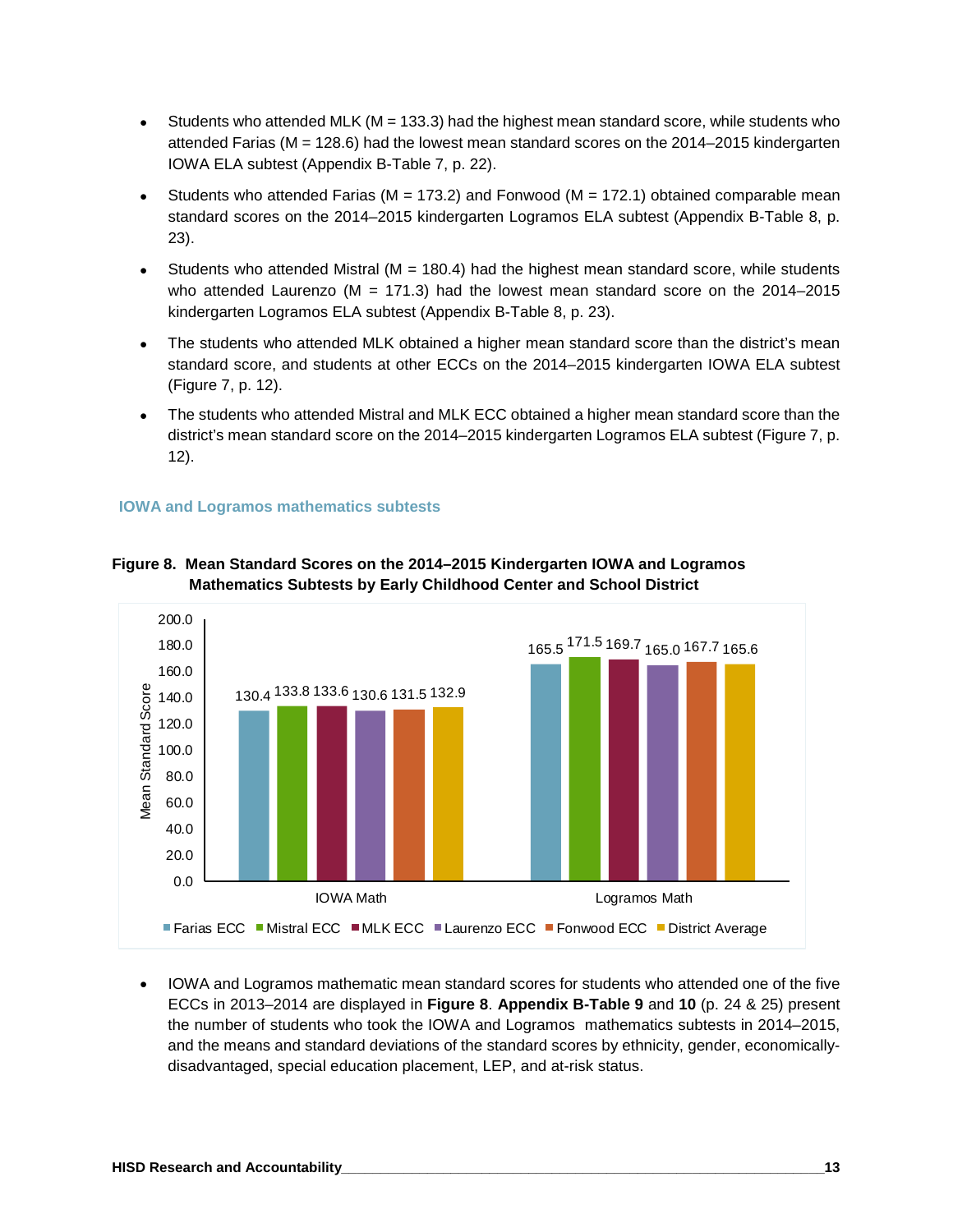- Students who attended Mistral ( $M = 133.8$ ) and MLK ( $M = 133.6$ ) obtained a slightly higher mean standard score than the district's mean standard scores on the 2014–2015 kindergarten IOWA mathematics subtest (Appendix B-Table 9, p. 24; Figure 8, p. 13).
- Students who attended Mistral ( $M = 171.5$ ) obtained the highest mean standard score, while students who attended Laurenzo (M = 165.0) and Farias (M = 165.5) obtained lower mean standard scores on the 2014–2015 kindergarten Logramos mathematics subtest than the district average (Appendix B-Table 10, p. 25).
- Three ECCs (Mistral, MLK and Fonwood) obtained a higher mean standard score than the district's mean standard score on the 2014–2015 kindergarten Logramos mathematics subtest (Figure 8, p. 13).

# **Discussion**

The focus of both Early Childhood Center and school-based programs is to develop academic readiness and to meet the developmental needs of preschool-aged children. Although Early Childhood Centers and school-based prekindergarten programs have different school settings, these two class models use the same curriculum. The results of this evaluation showed that the impact of these two prekindergarten class models on students' performance on the 2014–2015 kindergarten IOWA and Logramos ELA and mathematics subtests were similar. Even though students' performance on the Logramos mathematics and ELA were different overall, and within some student groups, the effect size indicated that the mean standard score differences were small.

There were several limitations in this evaluation. First, it is important to note that students' kindergarten test data were used to evaluate the impact of these two class models considering their prekindergarten experience. Although analyses were conducted to control for school differences in their kindergarten education experience, the Early Childhood Center and school-based program students were still nonequivalent groups due to the differences in other aspects of their prekindergarten education experience, such as teacher and classroom differences. Moreover, only student test data were available to assess the impact of these two class models on students' academic performance, and data on the nature and the quality of these two models were not considered in the analyses. Therefore, the results of this evaluation may not be generalized to overall effectiveness of Early Childhood Center and school-based programs. Finally, the results in this report should be interpreted with caution because it was the first time the district administrated IOWA and Logramos.

Many benefits of early childhood education are unmeasured through test scores. Over the past few decades, research has shown that children's social and behavioral skills are connected to their early academic success (Vitaro et al. 1999; Wentzel and Asher 1995). In the future, HISD should aim to include measures of success other than test scores. A broader definition of early scholastic success, such as social emotional learning measures, consistent with theories found in the literature and an inclusion of class models characteristics in future evaluations will allow for more extensive analyses of the impact of these two class models.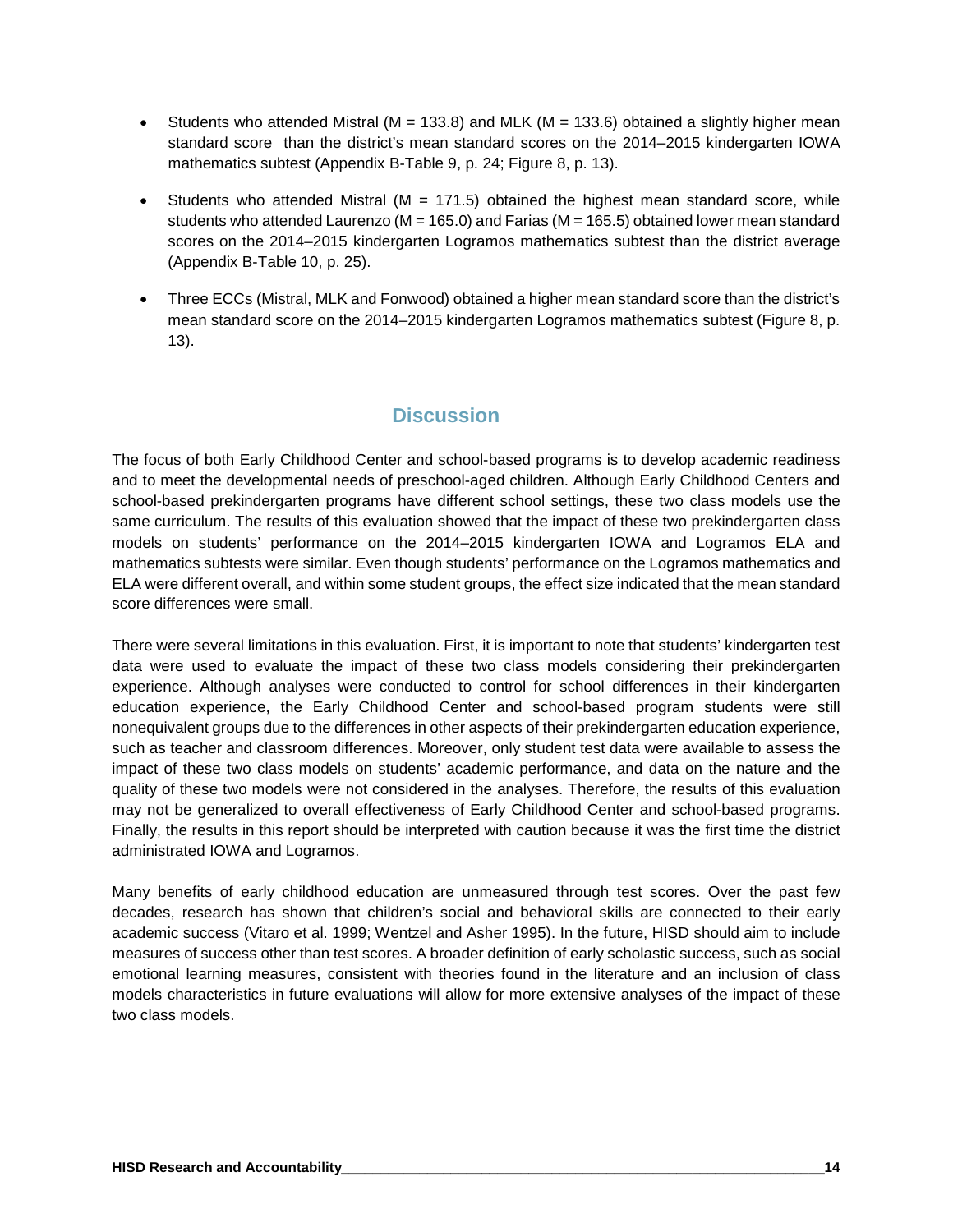### **References**

- Borman, G.D., & D'Agostino, J.V. (1996). Title I and student achievement: A meta-analysis of federal evaluation results. *Educational Evaluation and Policy Analysis*, 18, 309–326.
- Brooks-Gunn, J. (2003). Do you believe in magic? What we can expect from early childhood intervention programs? *SRCD Social Policy Report, 17*, 3-14.
- Butin, D. & Woolums, J. (2009) Early Childhood Centers. National Clearinghouse for Educational Facilities. http://www.ncef.org/pubs/earlychild.pdf.
- Center on the Developing Child at Harvard University (2010). The Foundations of Lifelong Health Are Built in Early Childhood. http://www.developingchild.harvard.edu.
- Collaborative for Children (2012). Importance of Developing an Early Childhood Education "System" in the Houston Region. Powerpoint lecture presented at Houston Independent School District SPERS Conference, Houston, TX.
- Gormley, W. T., Gayer, T., Phillips, D., & Dawson, B. (2005). The Effects of Universal Pre-K on Cognitive Development. *Developmental Psychology, 41*(6), 872-884.
- Currie, J. (2001). Early childhood intervention programs: What do we know? *Journal of Economic Perspectives, 15*, 213-238.
- Kulik, J.A., Kulik, C.C. and Bangert, R.L. (1984) 'Effects of practice on aptitude and achievement test scores.' American Education
- Magnuson, K. A., Ruhm, C., & Waldfogel, J. (2007). Does prekindergarten improve school preparation and performance?. *Economics of Education Review, 26*(1), 33-51.
- Vitaro, F., M. Brendgen, and R. Tremblay. (1999). Prevention of School Dropout Through the Reduction of Disruptive Behaviors and School Failure in Elementary School. *Journal of School Psychology, 37 (2),* 205-226.
- Wentzel, K., and S. Asher. (1995). The Academic Lives of Neglected, Rejected, Popular, and Controversial Children. *Child Development, 66 (3*), 756-763.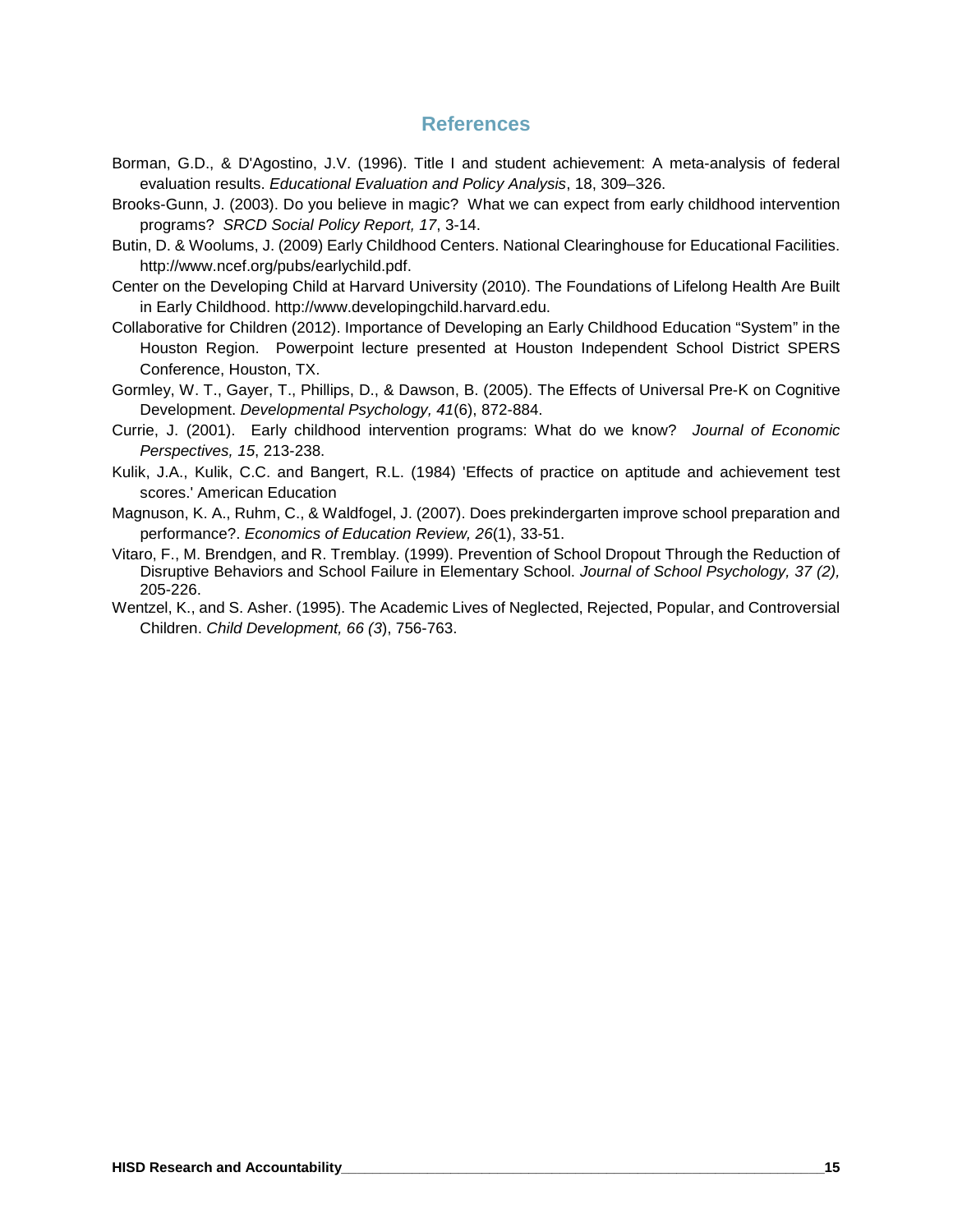|                                      | Table 1. Demographic Characteristics of Early Childhood Center Students and School-based<br>Program Students in 2014-2015 |                                                  |        |                                               |       |
|--------------------------------------|---------------------------------------------------------------------------------------------------------------------------|--------------------------------------------------|--------|-----------------------------------------------|-------|
|                                      |                                                                                                                           | <b>Early Childhood Centers</b><br>$(n = 1, 355)$ |        | <b>School-based Program</b><br>$(n = 12,342)$ |       |
| Demographic<br><b>Characteristic</b> |                                                                                                                           | n                                                | %      | n                                             | %     |
| Gender                               | Female                                                                                                                    | 709                                              | 52.3%  | 6,157                                         | 49.9% |
|                                      | Male                                                                                                                      | 646                                              | 47.7%  | 6,185                                         | 50.1% |
| Ethnicity                            | Asian                                                                                                                     | 10                                               | $.7\%$ | 456                                           | 3.7%  |
|                                      | African-American                                                                                                          | 369                                              | 27.2%  | 2,603                                         | 21.1% |
|                                      | Hispanic                                                                                                                  | 956                                              | 70.6%  | 8.130                                         | 65.9% |
|                                      | White                                                                                                                     | 13                                               | 1.0%   | 991                                           | 8.0%  |
|                                      | Other                                                                                                                     | 7                                                | .5%    | 162                                           | 1.3%  |
| Economically-                        | No                                                                                                                        | 143                                              | 10.6%  | 2,788                                         | 22.6% |
| Disadvantaged                        | Yes                                                                                                                       | 1,212                                            | 89.4%  | 9,554                                         | 77.4% |
| Special                              | No                                                                                                                        | 1,288                                            | 95.1%  | 12,018                                        | 97.4% |
| Education                            | Yes                                                                                                                       | 67                                               | 4.9%   | 324                                           | 2.6%  |
| <b>Limited English</b>               | No                                                                                                                        | 637                                              | 47.0%  | 6,582                                         | 53.3% |
| Proficient (LEP)                     | Yes                                                                                                                       | 718                                              | 53.0%  | 5,760                                         | 46.7% |
| At-Risk                              | No.                                                                                                                       | 27                                               | 2.0%   | 459                                           | 3.7%  |
|                                      | Yes                                                                                                                       | 1,328                                            | 98.0%  | 11,883                                        | 96.3% |

# **Apendix A**

*Note.* 1. School-based program students were enrolled in the same elementary schools as the Early Childhood Center students in 2013–2014. 2. The demographic information used in this evaluation was based on student information at the time that the student enrolled in kindergarten.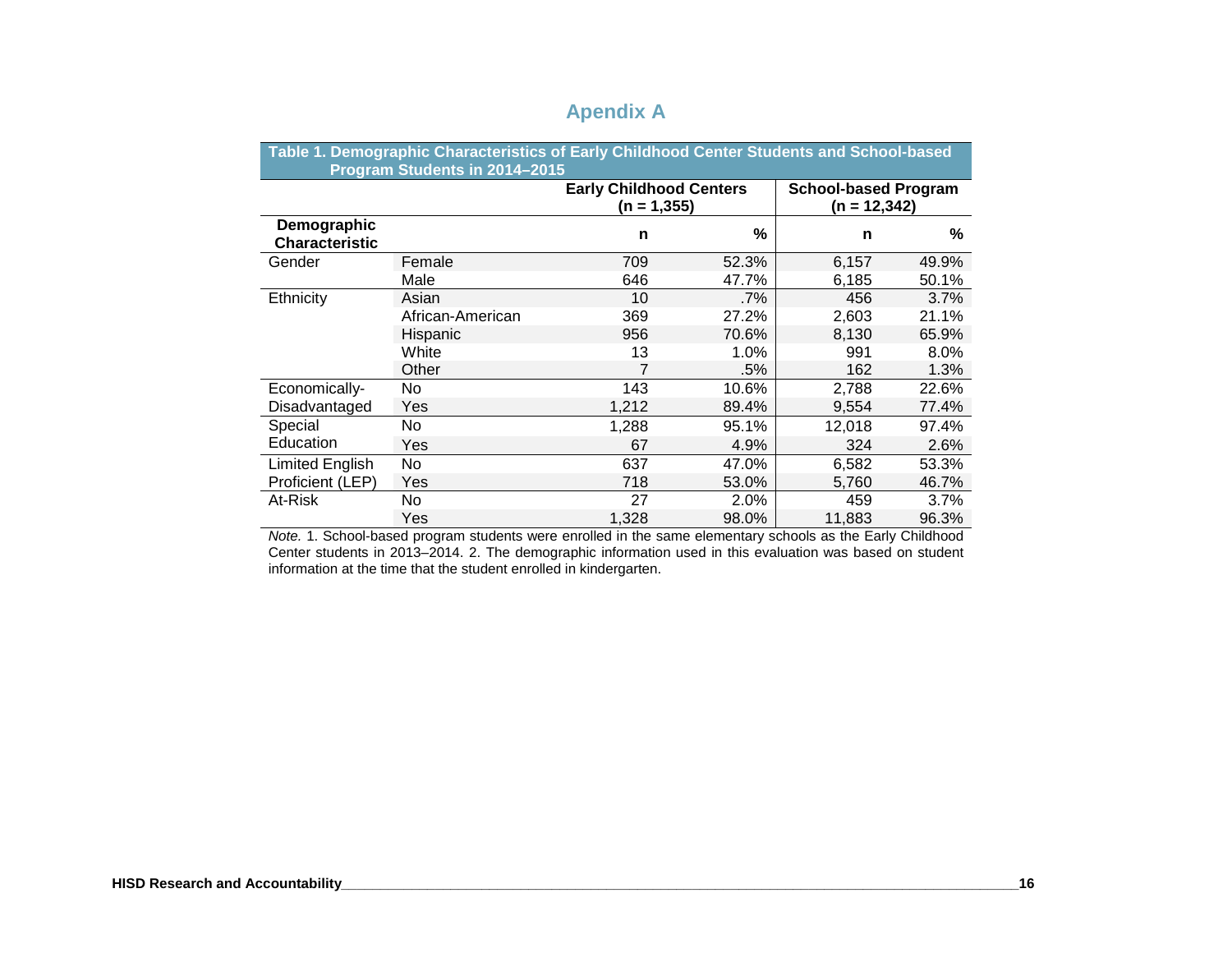| Table 2. Performance of Early Childhood Center Students and School-based Program Students on the 2014–2015 Kindergarten IOWA |  |
|------------------------------------------------------------------------------------------------------------------------------|--|
| <b>ELA Subtests by Student Groups</b>                                                                                        |  |

|                                            |                      |       |           | <b>Early Childhood</b> |       | <b>School-based Program</b> |       |                                  |                 |
|--------------------------------------------|----------------------|-------|-----------|------------------------|-------|-----------------------------|-------|----------------------------------|-----------------|
| <b>Student Group</b>                       |                      | Mean  | <b>SD</b> | <b>Center</b><br>n     | Mean  | <b>SD</b>                   | n     | <b>Mean</b><br><b>Difference</b> | Effect Size (d) |
| <b>Overall Sample</b>                      |                      | 131.3 | 9.3       | 723                    | 132.2 | 9.9                         | 7,384 | $-0.9$                           | $-0.09$         |
| Gender                                     | Female               | 131.9 | 8.8       | 369                    | 132.9 | 9.7                         | 3,658 | $-1.0$                           | $-0.10$         |
|                                            | Male                 | 130.7 | 9.7       | 354                    | 131.4 | 10.1                        | 3,726 | $-0.7$                           | $-0.07$         |
| Ethnicity                                  | Asian                | 134.1 | 7.8       | $\boldsymbol{9}$       | 135.6 | 11.6                        | 444   | .,                               |                 |
|                                            | African-<br>American | 132.3 | 9.3       | 352                    | 132.2 | 9.5                         | 2,437 | 0.1                              | 0.01            |
|                                            | Hispanic             | 130.2 | 9.2       | 345                    | 129.8 | 8.7                         | 3,394 | 0.4                              | 0.04            |
|                                            | White                | 132.5 | 9.5       | 11                     | 137.8 | 10.7                        | 953   | $\overline{\phantom{a}}$         |                 |
|                                            | Other                | 134.2 | 6.8       | $6\phantom{a}$         | 138.6 | 10.7                        | 156   | $\overline{\phantom{a}}$         |                 |
| Economically-<br>disadvantaged             | <b>No</b>            | 134.0 | 9.1       | 104                    | 136.3 | 10.7                        | 2,333 | $-2.3$                           | $-0.22$         |
|                                            | Yes                  | 130.9 | 9.2       | 619                    | 130.3 | 8.9                         | 5,051 | 0.6                              | 0.07            |
| <b>Special Education</b>                   | No                   | 131.6 | 9.3       | 688                    | 132.3 | 9.9                         | 7,200 | $-0.7$                           | $-0.07$         |
|                                            | Yes                  | 125.3 | 6.6       | 35                     | 126.9 | 9.1                         | 184   | $-1.6$                           | $-0.18$         |
| <b>Limited English</b><br>Proficient (LEP) | No                   | 131.9 | 9.4       | 603                    | 132.9 | 9.9                         | 6,206 | $-1.0$                           | $-0.10$         |
|                                            | Yes                  | 128.4 | 7.6       | 120                    | 128.1 | 9.1                         | 1,178 | 0.3                              | 0.03            |
| At-Risk                                    | No                   | 135.3 | 8.3       | 26                     | 137.1 | 11.7                        | 427   | --                               |                 |
|                                            | Yes                  | 131.2 | 9.3       | 697                    | 131.9 | 9.7                         | 6,957 | $-0.7$                           | $-0.07$         |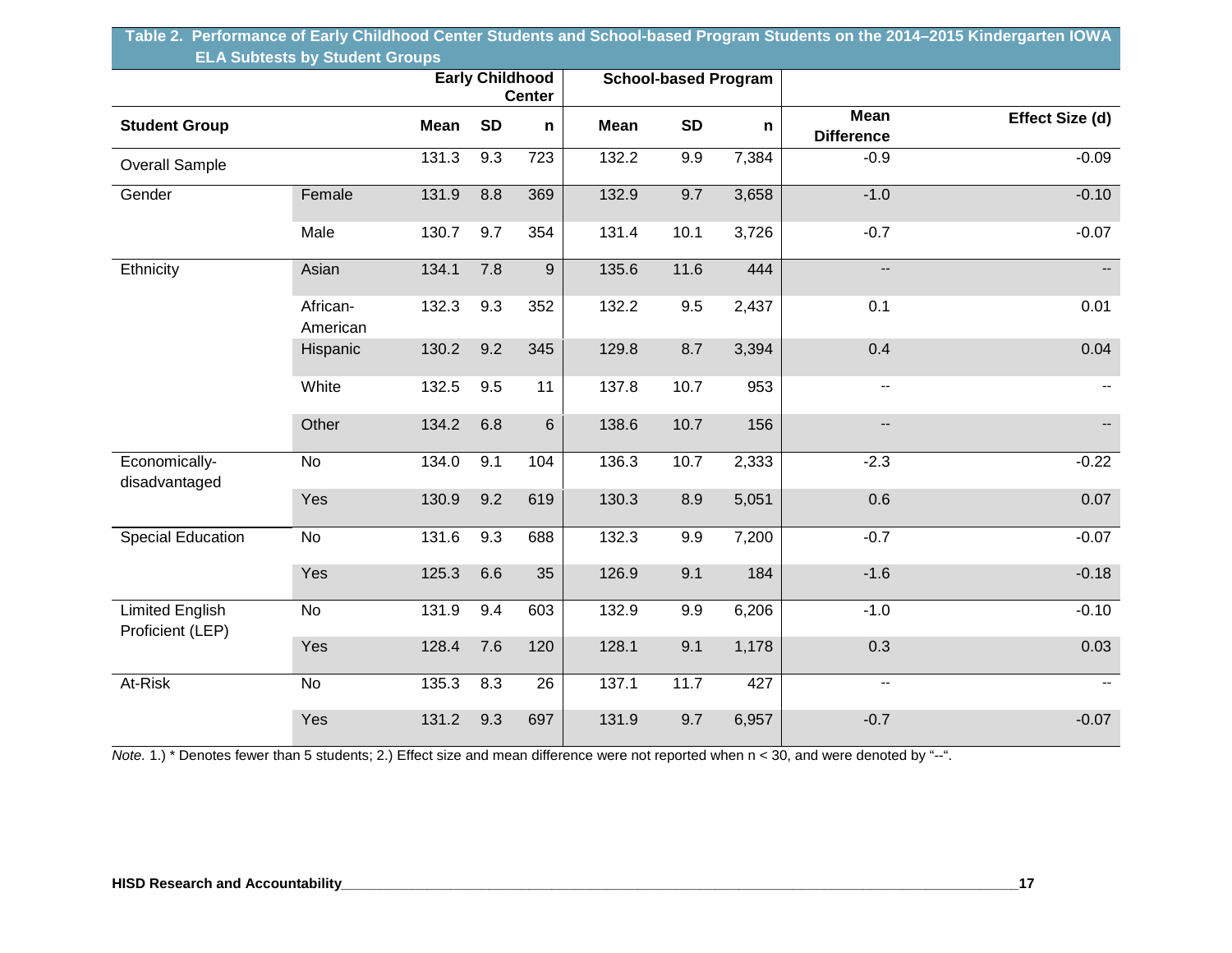| Table 3. Performance of Early Childhood Center Students and School-based Program Students on the 2014–2015 Kindergarten Logramos, |  |  |
|-----------------------------------------------------------------------------------------------------------------------------------|--|--|
| <b>ELA Subtests by Student Groups</b>                                                                                             |  |  |

|                                        |           |             | <b>Early Childhood Center</b> |              |             | <b>School-based Program</b> |       |                           |                           |
|----------------------------------------|-----------|-------------|-------------------------------|--------------|-------------|-----------------------------|-------|---------------------------|---------------------------|
| <b>Student Group</b>                   |           | <b>Mean</b> | <b>SD</b>                     | $\mathsf{n}$ | <b>Mean</b> | <b>SD</b>                   | n     | Mean<br><b>Difference</b> | <b>Effect Size</b><br>(d) |
| Overall Sample                         |           | 175.2       | 15.1                          | 595          | 173.2       | 14.4                        | 4,501 | 2.0                       | 0.14                      |
| Gender                                 | Female    | 177.7       | 14.6                          | 322          | 174.6       | 14.3                        | 2,298 | 3.1                       | 0.22                      |
|                                        | Male      | 172.2       | 15.2                          | 273          | 171.7       | 14.4                        | 2,203 | 0.4                       | 0.03                      |
| Economically-<br>disadvantaged         | <b>No</b> | 175.7       | 15.4                          | 34           | 172.2       | 14.5                        | 369   | 3.5                       | 0.24                      |
|                                        | Yes       | 175.1       | 15.1                          | 561          | 173.3       | 14.4                        | 4,132 | 1.9                       | 0.13                      |
| Special<br>Education                   | <b>No</b> | 175.7       | 15.2                          | 567          | 173.5       | 14.3                        | 4,388 | 2.2                       | 0.15                      |
|                                        | Yes       | 165.4       | 10.7                          | 28           | 162.5       | 13.3                        | 113   | --                        |                           |
| English<br>Limited<br>Proficient (LEP) | <b>No</b> | 179.3       | 7.9                           | 6            | 170.4       | 13.0                        | 95    | $\qquad \qquad -$         |                           |
|                                        | Yes       | 175.1       | 15.2                          | 589          | 173.3       | 14.4                        | 4,406 | 1.9                       | 0.13                      |
| At-Risk                                | <b>No</b> | $\star$     | $\star$                       | $\star$      | 173.8       | 16.3                        | 9     | $\overline{\phantom{a}}$  | $- -$                     |
|                                        | Yes       | 175.2       | 15.1                          | 595          | 173.2       | 14.4                        | 4,492 | 2.0                       | 0.14                      |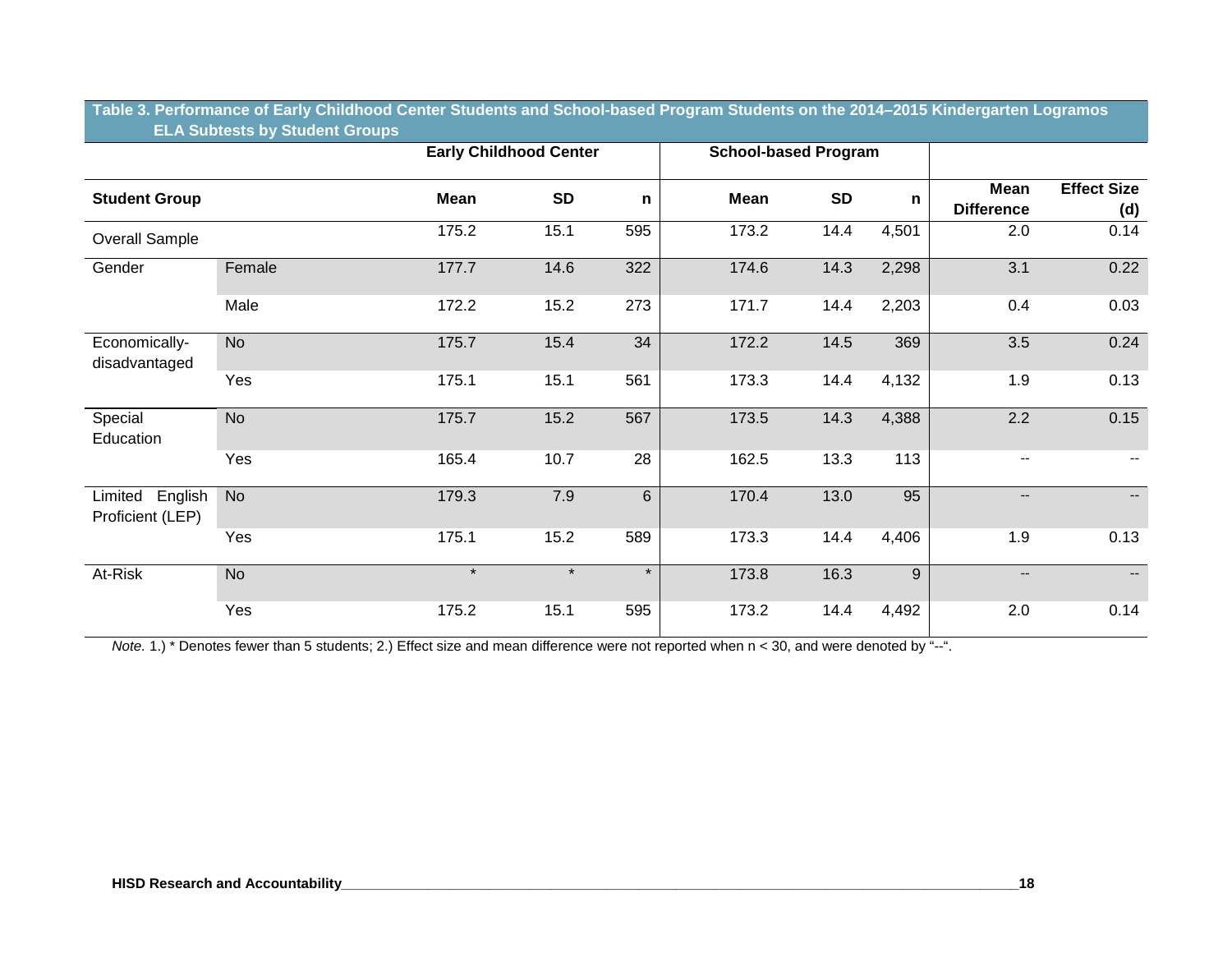|                                            |                  |             | <b>Early Childhood Center</b> |                |             | <b>School-based Program</b> |       |                                  |                          |
|--------------------------------------------|------------------|-------------|-------------------------------|----------------|-------------|-----------------------------|-------|----------------------------------|--------------------------|
| <b>Student Group</b>                       |                  | <b>Mean</b> | <b>SD</b>                     | n              | <b>Mean</b> | <b>SD</b>                   | n.    | <b>Mean</b><br><b>Difference</b> | Effect<br>Size (d)       |
| <b>Overall Sample</b>                      |                  | 132.0       | 9.2                           | 748            | 132.8       | 9.9                         | 7,588 | $-0.8$                           | $-0.08$                  |
| Gender                                     | Female           | 132.3       | 8.7                           | 381            | 133.1       | 9.8                         | 3,744 | $-0.8$                           | $-0.08$                  |
|                                            | Male             | 131.8       | 9.7                           | 367            | 132.5       | 10.0                        | 3,844 | $-0.7$                           | $-0.07$                  |
| Ethnicity                                  | Asian            | 136.8       | 8.4                           | 10             | 137.9       | 11.1                        | 453   | $\overline{\phantom{a}}$         | $\overline{\phantom{a}}$ |
|                                            | African-American | 132.2       | 9.3                           | 364            | 131.6       | 9.3                         | 2,545 | 0.6                              | 0.06                     |
|                                            | Hispanic         | 131.6       | 9.2                           | 356            | 131.3       | 9.0                         | 3,466 | 0.4                              | 0.04                     |
|                                            | White            | 132.4       | 6.3                           | 12             | 137.9       | 10.8                        | 965   | $\overline{\phantom{a}}$         | $\overline{\phantom{a}}$ |
|                                            | Other            | 136.5       | 6.7                           | $6\phantom{a}$ | 138.5       | 10.6                        | 159   | $\overline{\phantom{a}}$         | Щ,                       |
| Economically-<br>disadvantaged             | $\overline{N}$   | 133.7       | 9.3                           | 109            | 136.5       | 10.5                        | 2,378 | $-2.8$                           | $-0.27$                  |
|                                            | Yes              | 131.7       | 9.1                           | 639            | 131.1       | 9.1                         | 5,210 | 0.7                              | 0.07                     |
| Special<br>Education                       | No               | 132.4       | 9.2                           | 711            | 132.9       | 9.9                         | 7,396 | $-0.6$                           | $-0.06$                  |
|                                            | Yes              | 125.8       | 6.8                           | 37             | 127.9       | 9.7                         | 192   | $-2.1$                           | $-0.23$                  |
| <b>Limited English</b><br>Proficient (LEP) | No               | 132.1       | 9.4                           | 627            | 133.2       | 9.9                         | 6,381 | $-1.1$                           | $-0.11$                  |
|                                            | Yes              | 131.6       | 8.1                           | 121            | 130.5       | 9.7                         | 1,207 | 1.0                              | 0.11                     |
| At-Risk                                    | <b>No</b>        | 135.1       | 7.5                           | 26             | 136.2       | 11.1                        | 439   | $\overline{a}$                   |                          |
|                                            | Yes              | 131.9       | 9.2                           | 722            | 132.6       | 9.8                         | 7,149 | $-0.7$                           | $-0.07$                  |

**Table 4. Performance of Early Childhood Center Students and School-based Program Students on the 2014–2015 Kindergarten IOWA Mathematics Subtests by Student Groups**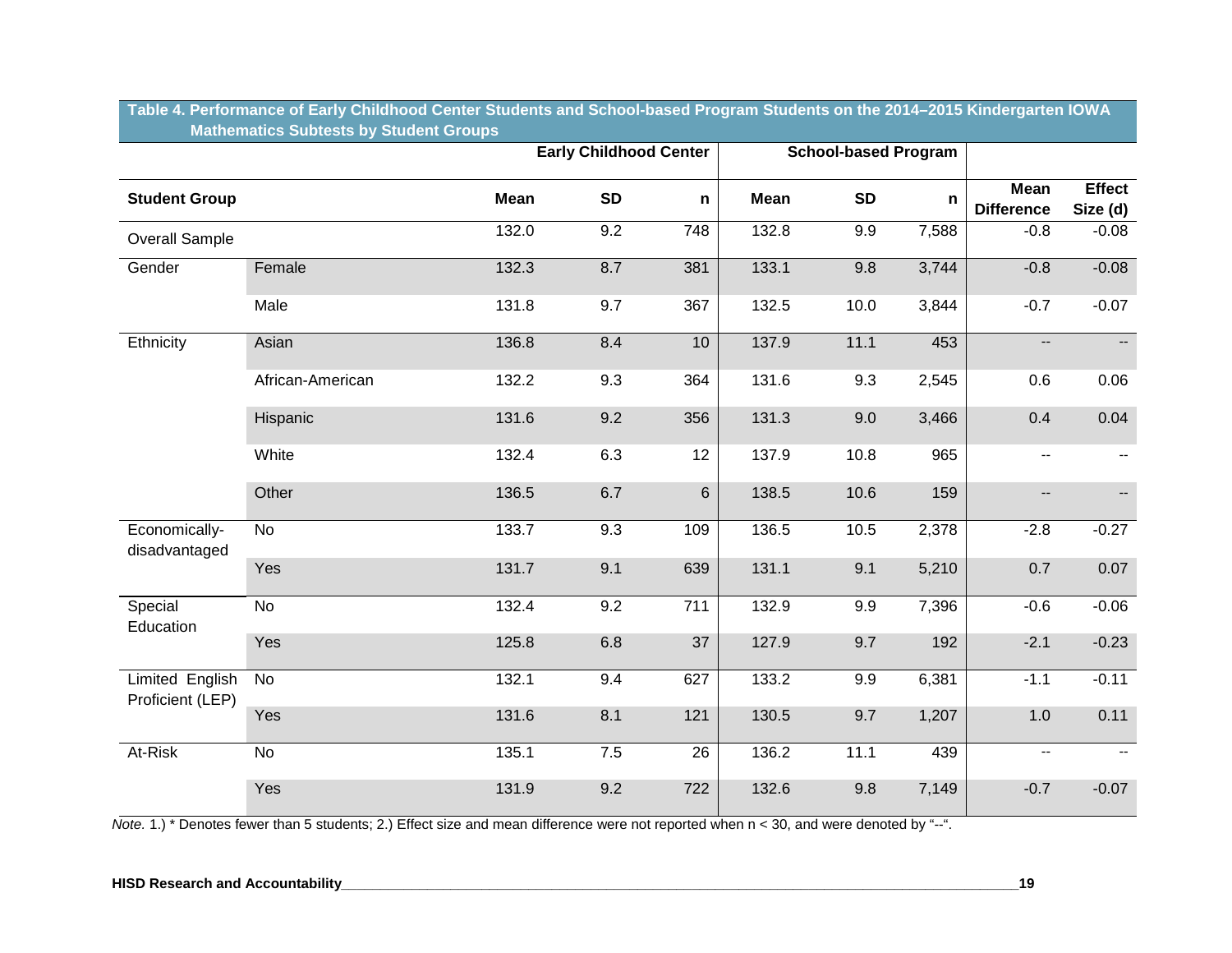| Table 5. Performance of Early Childhood Center Students and School-based Program Students on the 2014–2015 Kindergarten Logramos |  |  |  |  |
|----------------------------------------------------------------------------------------------------------------------------------|--|--|--|--|
| <b>Mathematics Subtests by Student Groups</b>                                                                                    |  |  |  |  |

|                                     |           |             | <b>Early Childhood Center</b> |         |             | <b>School-based Program</b> |                 |                           |                           |
|-------------------------------------|-----------|-------------|-------------------------------|---------|-------------|-----------------------------|-----------------|---------------------------|---------------------------|
| <b>Student Group</b>                |           | <b>Mean</b> | <b>SD</b>                     | n       | <b>Mean</b> | <b>SD</b>                   | n               | Mean<br><b>Difference</b> | <b>Effect</b><br>Size (d) |
| Overall Sample                      |           | 167.8       | 13.7                          | 594     | 165.2       | 14.0                        | 4,595           | 2.6                       | 0.19                      |
| Gender                              | Female    | 168.8       | 13.8                          | 324     | 166.1       | 13.6                        | 2,342           | 2.6                       | 0.19                      |
|                                     | Male      | 166.7       | 13.5                          | 270     | 164.3       | 14.2                        | 2,253           | 2.4                       | 0.17                      |
| Economically-<br>disadvantaged      | <b>No</b> | 169.6       | 11.4                          | 33      | 165.1       | 14.7                        | 378             | 4.6                       | 0.32                      |
|                                     | Yes       | 167.7       | 13.8                          | 561     | 165.2       | 13.9                        | 4,217           | 2.5                       | 0.18                      |
| <b>Special Education</b>            | <b>No</b> | 168.3       | 13.7                          | 566     | 165.4       | 13.8                        | 4,475           | 2.8                       | 0.20                      |
|                                     | Yes       | 159.0       | 11.0                          | 28      | 156.8       | 16.7                        | 120             | 2.2                       | 0.14                      |
| Limited English<br>Proficient (LEP) | <b>No</b> | 169.5       | 10.9                          | 6       | 163.3       | 12.9                        | 98              | $\qquad \qquad -$         | $--$                      |
|                                     | Yes       | 167.8       | 13.7                          | 588     | 165.3       | 14.0                        | 4,497           | 2.6                       | 0.18                      |
| At-Risk                             | <b>No</b> | $\star$     | $\star$                       | $\star$ | 166.7       | 15.7                        | 10 <sup>1</sup> | $\qquad \qquad -$         |                           |
|                                     | Yes       | 167.8       | 13.7                          | 594     | 165.2       | 14.0                        | 4,585           | 2.6                       | 0.19                      |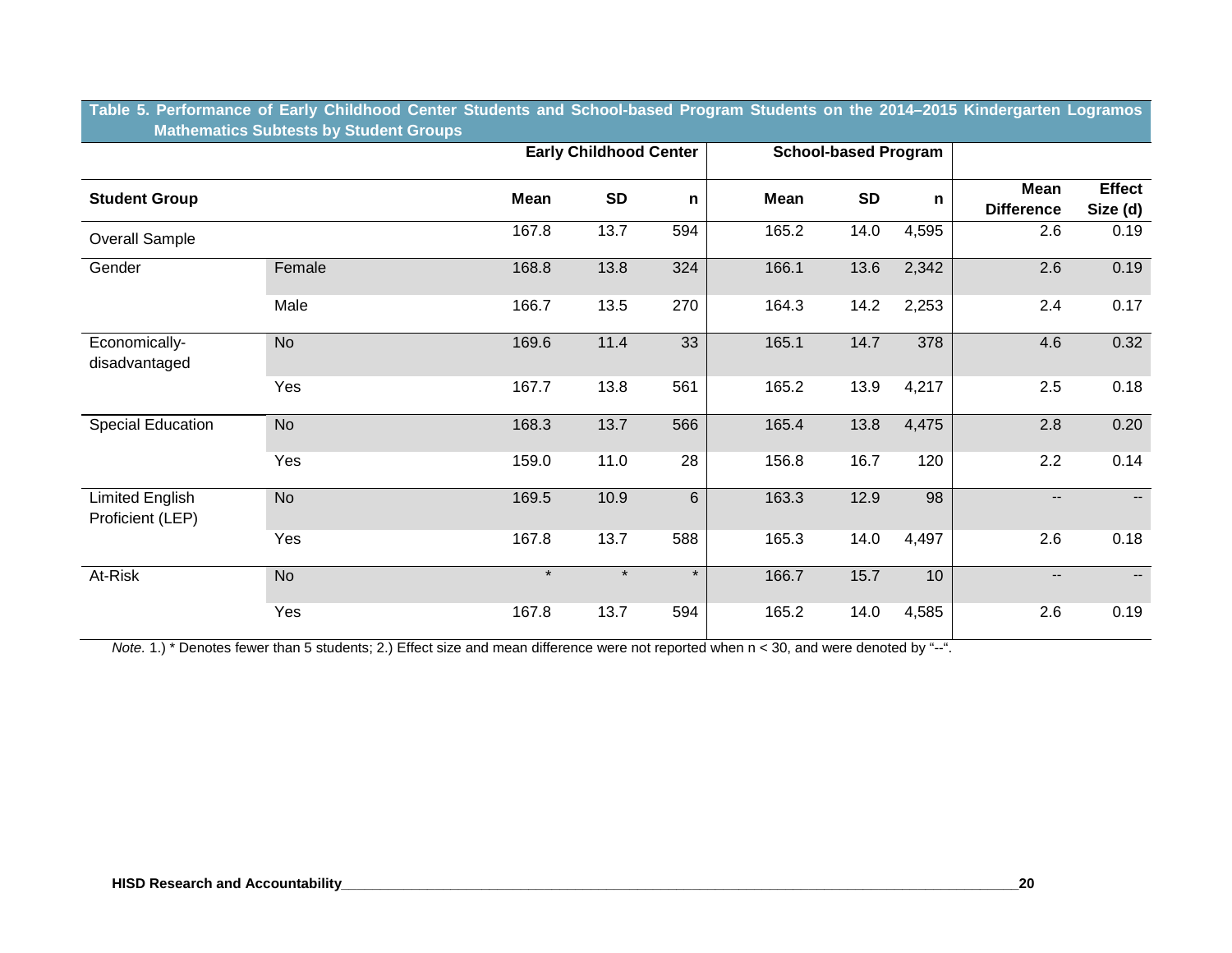# **Appendix B**

| Table 6. Demographic Characteristics of Four Early Childhood Center Students Enrolled in 2013–2014 |                      |             |                                  |                                   |               |                               |               |                                    |               |                                   |               |                                |      |
|----------------------------------------------------------------------------------------------------|----------------------|-------------|----------------------------------|-----------------------------------|---------------|-------------------------------|---------------|------------------------------------|---------------|-----------------------------------|---------------|--------------------------------|------|
|                                                                                                    |                      |             | <b>Farias ECC</b><br>$(n = 336)$ | <b>Mistral ECC</b><br>$(n = 220)$ |               | <b>MLK ECC</b><br>$(n = 305)$ |               | <b>Laurenzo ECC</b><br>$(n = 160)$ |               | <b>Fonwood ECC</b><br>$(n = 334)$ |               | <b>Total</b><br>$(n = 1, 355)$ |      |
| <b>Student Group</b>                                                                               |                      | $\mathbf n$ | $\frac{9}{6}$                    | n                                 | $\frac{9}{6}$ | $\mathbf n$                   | $\frac{9}{6}$ | $\mathbf n$                        | $\frac{0}{0}$ | $\mathbf n$                       | $\frac{0}{0}$ | N                              | %    |
|                                                                                                    | Female               | 167         | 49.7                             | 115                               | 52.3          | 159                           | 52.1          | 88                                 | 55.0          | 180                               | 53.9          | 709                            | 52.3 |
| Gender                                                                                             | Male                 | 169         | 50.3                             | 105                               | 47.7          | 146                           | 47.9          | 72                                 | 45.0          | 154                               | 46.1          | 646                            | 47.7 |
|                                                                                                    | Asian                | $\ast$      | $\star$                          | $\overline{7}$                    | 3.2           | $\star$                       | $\star$       | $\star$                            | $\star$       | $\star$                           | $\star$       | 10                             | 0.7  |
|                                                                                                    | African-<br>American | 13          | 3.9                              | 9                                 | 4.1           | 147                           | 48.2          | $\star$                            | $\star$       | 198                               | 59.3          | 369                            | 27.2 |
| Ethnicity                                                                                          | Hispanic             | 319         | 94.9                             | 196                               | 89.1          | 152                           | 49.8          | 158                                | 98.8          | 131                               | 39.2          | 956                            | 70.6 |
|                                                                                                    | White                | $\star$     | $\star$                          | $\overline{7}$                    | 3.2           | $\star$                       | $\star$       | $\star$                            | $\star$       | $\star$                           | $\star$       | 13                             | 1.0  |
|                                                                                                    | Other                | $\star$     | $\star$                          |                                   | $\star$       | $\star$                       | $\star$       | $\star$                            | $\star$       | $\star$                           | $\star$       | $\overline{7}$                 | 0.5  |
| Economically-                                                                                      | $\overline{N}$       | 30          | 8.9                              | $\overline{22}$                   | 10.0          | $\overline{53}$               | 17.4          | 14                                 | 8.8           | 24                                | 7.2           | $\frac{1}{143}$                | 10.6 |
| Disadvantaged                                                                                      | Yes                  | 306         | 91.1                             | 198                               | 90.0          | 252                           | 82.6          | 146                                | 91.3          | 310                               | 92.8          | 1212                           | 89.4 |
| Special                                                                                            | <b>No</b>            | 299         | 89.0                             | 219                               | 99.5          | 296                           | 97.0          | 153                                | 95.6          | 321                               | 96.1          | 1,288                          | 95.1 |
| Education                                                                                          | Yes                  | 37          | 11.0                             | $\star$                           | $\star$       | 9                             | 3.0           | $\overline{7}$                     | 4.4           | 13                                | 3.9           | 67                             | 4.9  |
| <b>Limited English</b>                                                                             | No                   | 116         | 34.5                             | 25                                | 11.4          | 208                           | 68.2          | 65                                 | 40.6          | 223                               | 66.8          | 637                            | 47.0 |
| Proficient (LEP)                                                                                   | Yes                  | 220         | 65.5                             | 195                               | 88.6          | 97                            | 31.8          | 95                                 | 59.4          | 111                               | 33.2          | 718                            | 53.0 |
|                                                                                                    | <b>No</b>            | $\star$     | $\star$                          | $\star$                           | $\star$       | $\star$                       | $\star$       | $\star$                            | $\star$       | 16                                | 4.8           | 27                             | 2.0  |
| At-Risk                                                                                            | Yes                  | 333         | 99.1                             | 217                               | 98.6          | 301                           | 98.7          | 159                                | 99.4          | 318                               | 95.2          | 1,328                          | 98.0 |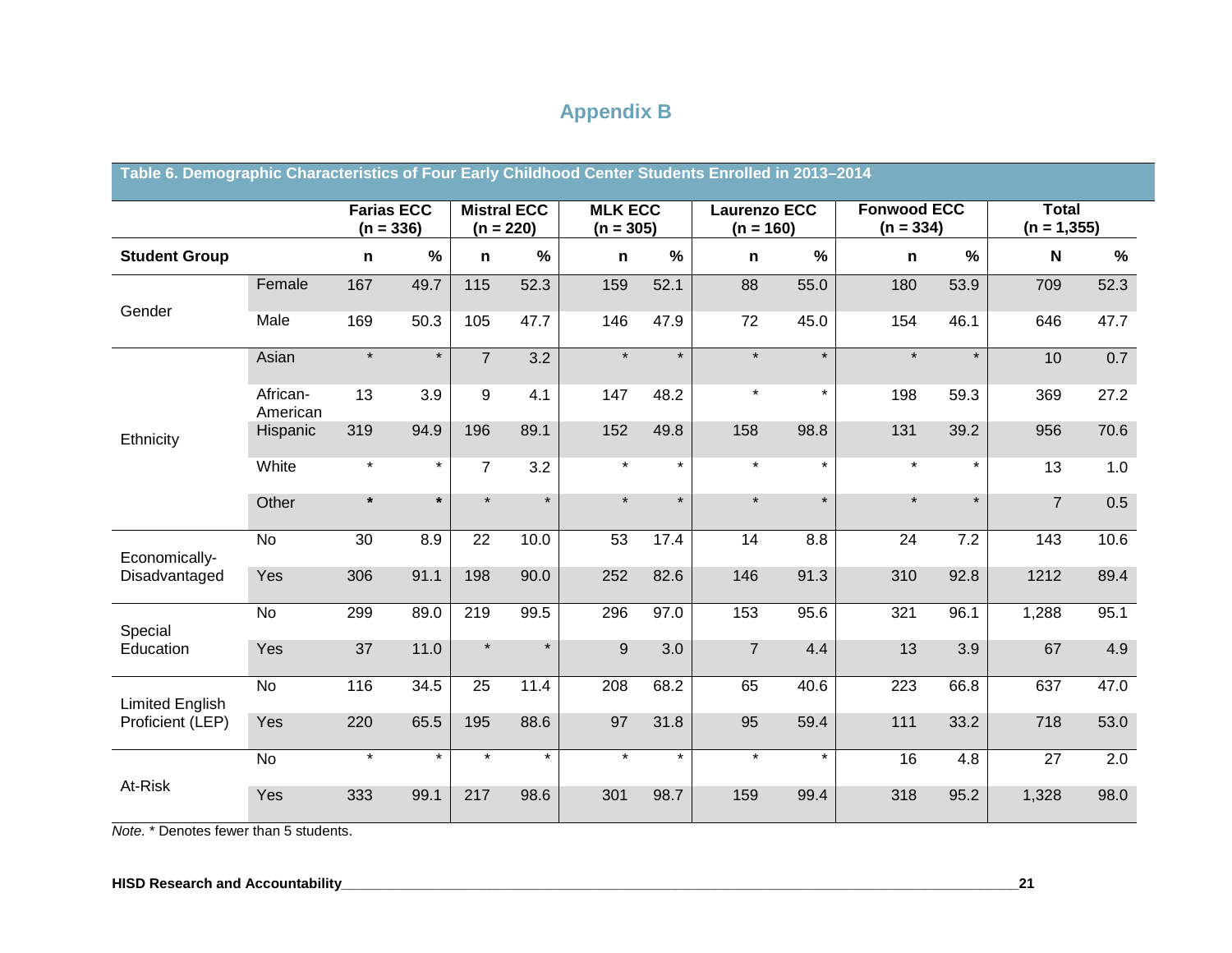|                        |                      |             |                   |         | <b>Solitor</b> Staddillo Sir tho |                    |         | $2011$ 2010 Milaol guiton n |                |         |             |              |                 |             |                    |              |
|------------------------|----------------------|-------------|-------------------|---------|----------------------------------|--------------------|---------|-----------------------------|----------------|---------|-------------|--------------|-----------------|-------------|--------------------|--------------|
|                        |                      |             | <b>Farias ECC</b> |         |                                  | <b>Mistral ECC</b> |         |                             | <b>MLK ECC</b> |         |             | Laurenzo ECC |                 |             | <b>Fonwood ECC</b> |              |
| <b>Student Group</b>   |                      | <b>Mean</b> | <b>SD</b>         | n       | <b>Mean</b>                      | <b>SD</b>          | n       | <b>Mean</b>                 | <b>SD</b>      | n       | <b>Mean</b> | <b>SD</b>    | $\mathsf{n}$    | <b>Mean</b> | <b>SD</b>          | $\mathsf{n}$ |
|                        | Total                | 128.6       | 8.1               | 143     | 130.4                            | 9.0                | 76      | 133.3                       | 9.5            | 198     | 132.4       | 12.0         | $\overline{71}$ | 131.3       | 8.4                | 235          |
|                        | Female               | 129.8       | 8.1               | 59      | 131.6                            | 9.5                | 46      | 133.0                       | 8.8            | 96      | 133.6       | 12.1         | 40              | 131.6       | 7.6                | 128          |
| Gender                 | Male                 | 127.8       | 8.1               | 84      | 128.5                            | 8.0                | 30      | 133.5                       | 10.1           | 102     | 130.8       | 12.0         | 31              | 130.9       | 9.4                | 107          |
|                        | Asian                | $\star$     | $\star$           | $\star$ | 133.2                            | 8.2                | 6       | $\star$                     | $\star$        | $\star$ | $\star$     | $\star$      | $\star$         |             | $\star$            | $\star$      |
|                        | African-<br>American | 124.4       | 7.6               | 11      | 132.9                            | 12.6               | 9       | 133.4                       | 9.7            | 139     | $\star$     | $\star$      | $\star$         | 131.9       | 8.7                | 192          |
| Ethnicity              | Hispanic             | 128.9       | 8.0               | 129     | 128.8                            | 7.9                | 54      | 132.8                       | 9.3            | 53      | 132.3       | 12.1         | 70              | 128.9       | 7.0                | 39           |
|                        | White                | $\star$     | $\star$           | $\star$ | 136.7                            | 10.2               | 6       | $\star$                     | $\star$        | $\star$ | $\star$     | $\star$      | $\star$         |             |                    |              |
|                        | Other                | $\star$     | $\star$           | $\star$ |                                  | $\star$            | $\star$ | $\star$                     | $\star$        | $\star$ | $\star$     | $\star$      | $\star$         |             |                    |              |
| Economically-          | <b>No</b>            | 128.9       | 6.2               | 17      | 135.3                            | 8.1                | 17      | 135.7                       | 9.7            | 43      | 139.1       | 9.2          | 10              | 130.2       | 8.3                | 17           |
| Disadvantaged          | Yes                  | 128.6       | 8.3               | 126     | 129.0                            | 8.8                | 59      | 132.6                       | 9.3            | 155     | 131.3       | 12.1         | 61              | 131.4       | 8.5                | 218          |
| Special                | <b>No</b>            | 129.2       | 8.1               | 126     | 130.4                            | 9.0                | 76      | 133.5                       | 9.4            | 193     | 132.7       | 12.2         | 68              | 131.5       | 8.5                | 225          |
| Education              | Yes                  | 124.5       | 7.0               | 17      |                                  | $\star$            | $\star$ | 123.6                       | 6.2            | 5       | $\star$     |              |                 | 127.6       | 7.0                | 10           |
| <b>Limited English</b> | <b>No</b>            | 128.6       | 8.1               | 143     | 130.4                            | 9.0                | 76      | 133.3                       | 9.5            | 198     | 132.4       | 12.0         | 71              | 131.3       | 8.4                | 235          |
| Proficient<br>(LEP)    | Yes                  | 129.8       | 8.1               | 59      | 131.6                            | 9.5                | 46      | 133.0                       | 8.8            | 96      | 133.6       | 12.1         | 40              | 131.6       | 7.6                | 128          |
| At-Risk                | <b>No</b>            | 127.8       | 8.1               | 84      | 128.5                            | 8.0                | 30      | 133.5                       | 10.1           | 102     | 130.8       | 12.0         | 31              | 130.9       | 9.4                | 107          |
|                        | Yes                  |             | $\star$           | $\star$ | 133.2                            | 8.2                | 6       |                             |                | $\star$ |             |              |                 |             |                    |              |

#### **Table 7. Performance of Early Childhood Center Students on the 2014–2015 Kindergarten IOWA ELA Subtest**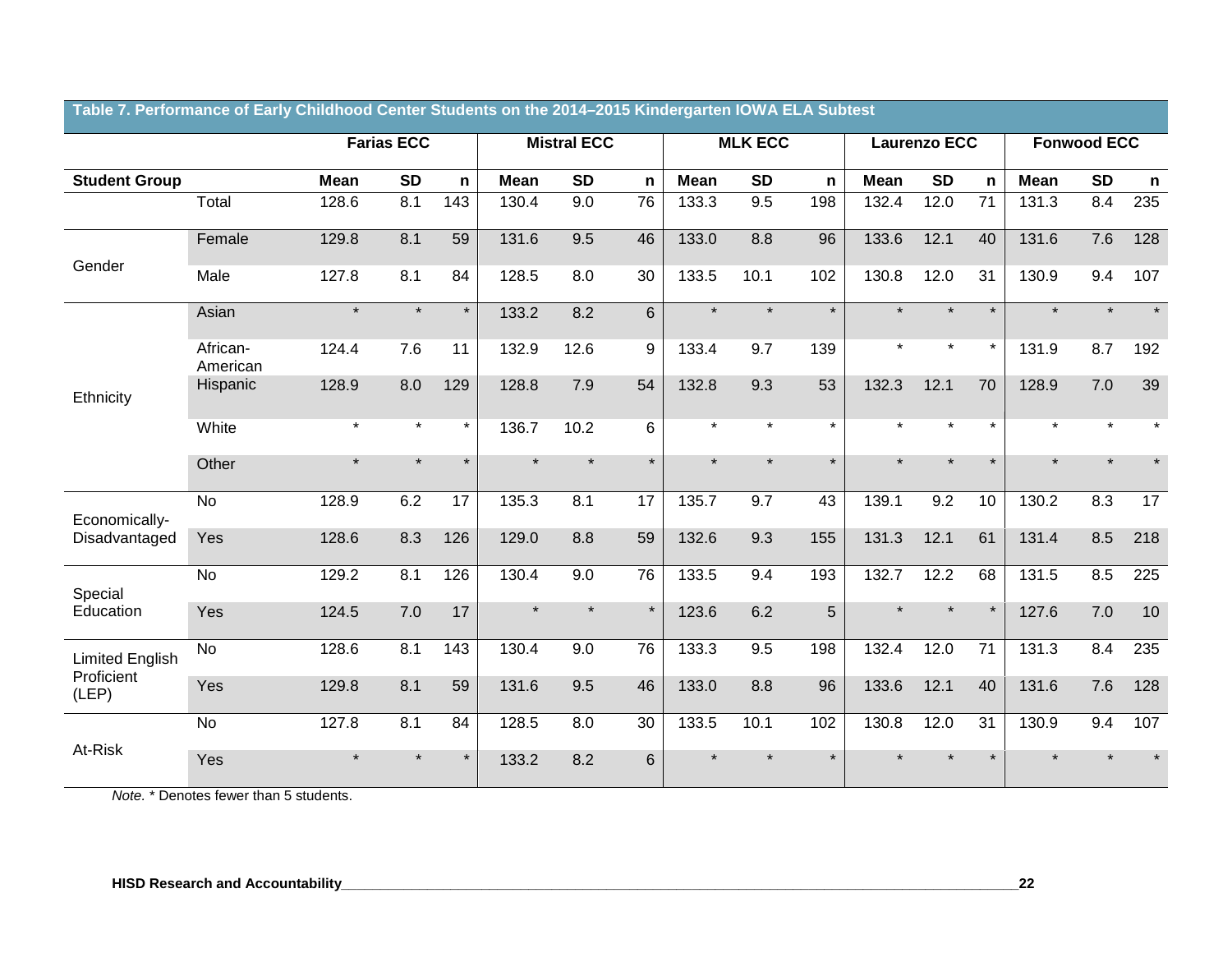|                                      |           |             | <b>Farias ECC</b> |         |             | <b>Mistral ECC</b> |             |             | <b>MLK ECC</b> |         |         | <b>Laurenzo ECC</b> |         |         | <b>Fonwood ECC</b> |         |
|--------------------------------------|-----------|-------------|-------------------|---------|-------------|--------------------|-------------|-------------|----------------|---------|---------|---------------------|---------|---------|--------------------|---------|
| <b>Student Group</b>                 |           | <b>Mean</b> | <b>SD</b>         | n       | <b>Mean</b> | <b>SD</b>          | $\mathbf n$ | <b>Mean</b> | <b>SD</b>      | n.      | Mean    | <b>SD</b>           | n       | Mean    | <b>SD</b>          | n       |
|                                      | Total     | 173.2       | 14.2              | 189     | 180.4       | 16.2               | 137         | 178.0       | 14.5           | 93      | 171.3   | 13.8                | 83      | 172.1   | 14.6               | 93      |
|                                      | Female    | 175.6       | 12.9              | 105     | 183.7       | 16.6               | 66          | 180.4       | 12.7           | 55      | 174.4   | 14.6                | 45      | 174.5   | 15.0               | 51      |
| Gender                               | Male      | 170.2       | 15.3              | 84      | 177.4       | 15.4               | 71          | 174.5       | 16.4           | 38      | 167.7   | 12.1                | 38      | 169.1   | 13.7               | 42      |
| Economically-                        | <b>No</b> | 175.6       | 13.0              | 13      | 188.0       | 14.9               | 5           | 175.1       | 17.0           | 8       | $\star$ | $\star$             | $\star$ | 164.6   | 17.8               | 5       |
| Disadvantaged                        | Yes       | 173.0       | 14.4              | 176     | 180.1       | 16.2               | 132         | 178.3       | 14.4           | 85      | 171.2   | 14.0                | 80      | 172.5   | 14.4               | 88      |
| Special                              | <b>No</b> | 174.1       | 14.3              | 169     | 180.5       | 16.3               | 136         | 178.4       | 14.4           | 91      | 171.5   | 13.8                | 80      | 172.3   | 14.7               | 91      |
| Education                            | Yes       | 165.6       | 11.0              | 20      | $\star$     | $\star$            | $\star$     | $\star$     | $\star$        | $\star$ | $\star$ | $\star$             | $\star$ | $\star$ |                    | $\star$ |
| <b>Limited English</b><br>Proficient | <b>No</b> | 179.8       | 8.8               | 5       | $\star$     | $\star$            | $\star$     | $\star$     | $\star$        | $\star$ | $\star$ | $\star$             | $\star$ | $\star$ |                    | $\star$ |
| (LEP)                                | Yes       | 173.0       | 14.3              | 184     | 180.4       | 16.2               | 137         | 178.0       | 14.6           | 92      | 171.3   | 13.8                | 83      | 172.1   | 14.6               | 93      |
|                                      | <b>No</b> | $\star$     | $\star$           | $\star$ | $\star$     | $\star$            | $\star$     | $\star$     | $\star$        | $\star$ | $\star$ | $\star$             | $\star$ | $\star$ | $\star$            | $\star$ |
| At-Risk                              | Yes       | 173.2       | 14.2              | 189     | 180.4       | 16.2               | 137         | 178.0       | 14.5           | 93      | 171.3   | 13.8                | 83      | 172.1   | 14.6               | 93      |

#### **Table 8. Performance of Early Childhood Center Students on the 2014–2015 Kindergarten Logramos ELA Subtest**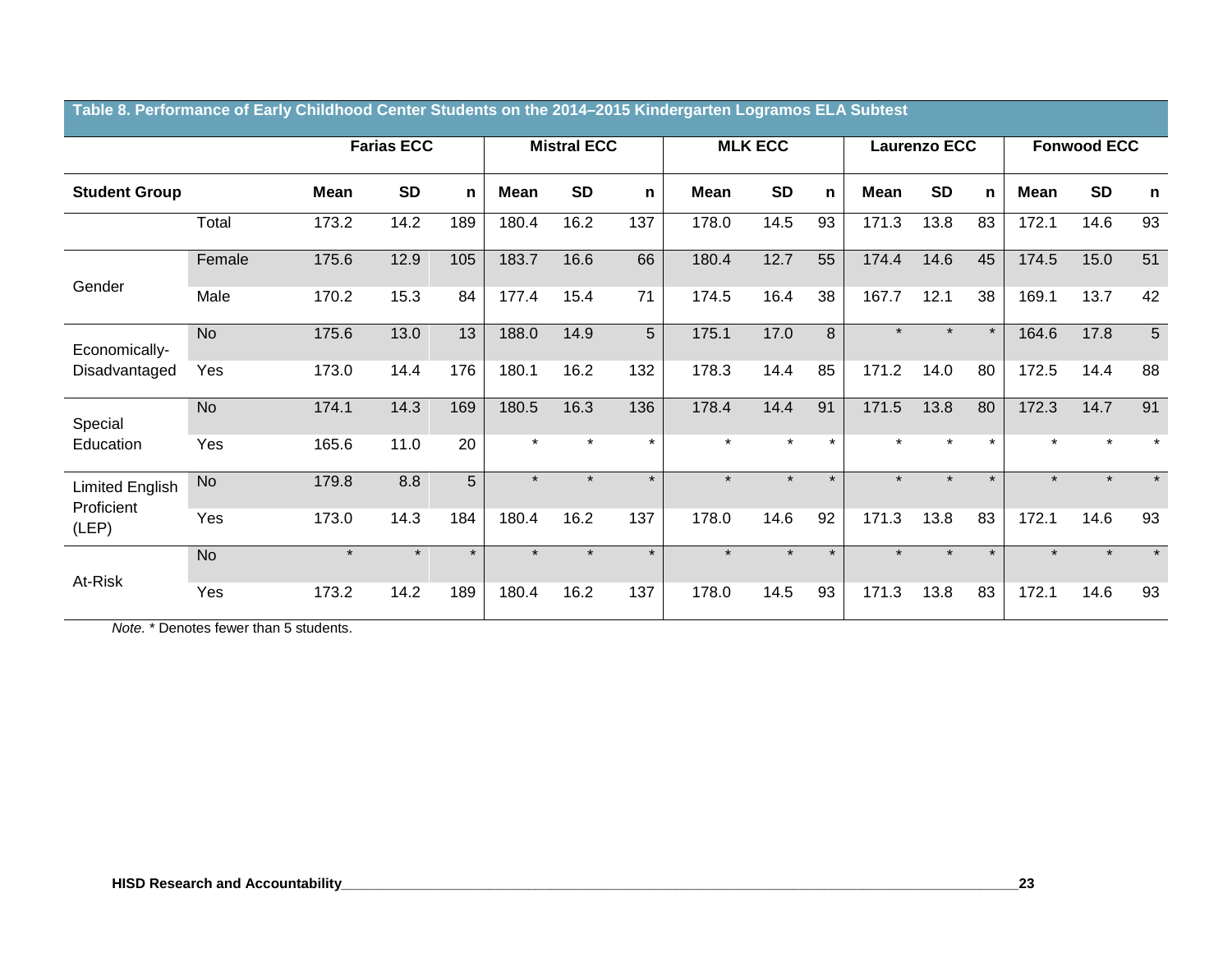|                        |                     |             |           | <b>Farias ECC</b> |             | <b>Mistral ECC</b> |                 |             |           | <b>MLK ECC</b> |             | Laurenzo ECC |         |             | <b>Fonwood ECC</b> |         |
|------------------------|---------------------|-------------|-----------|-------------------|-------------|--------------------|-----------------|-------------|-----------|----------------|-------------|--------------|---------|-------------|--------------------|---------|
| <b>Student Group</b>   |                     | <b>Mean</b> | <b>SD</b> | $\mathsf{n}$      | <b>Mean</b> | <b>SD</b>          | n               | <b>Mean</b> | <b>SD</b> | n              | <b>Mean</b> | <b>SD</b>    | n       | <b>Mean</b> | <b>SD</b>          | n       |
|                        | Total               | 130.4       | 8.7       | 144               | 133.8       | 8.0                | $\overline{78}$ | 133.6       | 8.8       | 209            | 130.6       | 10.9         | 76      | 131.5       | 9.3                | 241     |
| Gender                 | Female              | 130.5       | 9.4       | 60                | 134.0       | 7.5                | 46              | 133.0       | 8.8       | 96             | 130.5       | 9.9          | 43      | 132.1       | 8.7                | 129     |
|                        | Male                | 130.3       | 8.2       | 84                | 133.5       | 8.8                | 32              | 133.5       | 10.1      | 102            | 130.8       | 12.3         | 33      | 130.8       | 9.9                | 112     |
|                        | Asian               | $\star$     | $\star$   | $\star$           | 134.7       | 8.8                | $\overline{7}$  | $\star$     | $\star$   | $\star$        | $\star$     | $\star$      | $\star$ | $\star$     | $\star$            | $\ast$  |
|                        | African<br>American | 127.2       | 10.4      | 12                | 134.9       | 10.1               | 9               | 133.1       | 8.6       | 145            | $\star$     | $\star$      | $\star$ | 131.7       | 9.5                | 197     |
| Ethnicity              | Hispanic            | 130.5       | 8.5       | 129               | 133.3       | 7.9                | 54              | 134.6       | 9.5       | 58             | 130.5       | 11.0         | 75      | 130.7       | 8.3                | 40      |
|                        | White               | $\star$     | $\star$   | $\star$           | 134.3       | 6.5                | $\overline{7}$  | $\star$     | $\star$   | $\star$        |             | $\star$      | $\star$ | $\star$     | $\star$            | $\star$ |
|                        | Other               | $\star$     | $\star$   | $\star$           | $\star$     | $\star$            | $\star$         | $\star$     | $\star$   | $\star$        | $\star$     | $\star$      | $\star$ | $\star$     | $\star$            | $\star$ |
| Economically-          | <b>No</b>           | 131.1       | 8.7       | 17                | 137.7       | 8.5                | 17              | 134.7       | 9.3       | 45             | 133.9       | 8.7          | 11      | 130.1       | 9.8                | 19      |
| Disadvantaged          | Yes                 | 130.3       | 8.7       | 127               | 132.7       | 7.6                | 61              | 133.3       | 8.7       | 164            | 130.0       | 11.2         | 65      | 131.7       | 9.2                | 222     |
| Special                | <b>No</b>           | 131.0       | 8.5       | 127               | 133.8       | 8.0                | 78              | 133.8       | 8.9       | 203            | 130.8       | 11.1         | 73      | 131.8       | 9.3                | 230     |
| Education              | Yes                 | 125.5       | 8.7       | 17                | $\star$     | $\star$            | $\star$         | 126.2       | 4.7       | $6\phantom{1}$ |             | $\star$      | $\star$ | 125.9       | 5.4                | 11      |
| <b>Limited English</b> | <b>No</b>           | 131.1       | 8.8       | 110               | 134.0       | 7.6                | 25              | 133.6       | 8.9       | 205            | 130.8       | 11.7         | 64      | 131.4       | 9.4                | 223     |
| Proficient<br>(LEP)    | Yes                 | 128.2       | 8.0       | 34                | 133.7       | 8.2                | 53              | $\star$     | $\star$   | $\star$        | 129.8       | 5.8          | 12      | 132.6       | 8.1                | 18      |
|                        | $\overline{N}$      | $\star$     | $\star$   | $\star$           | $\star$     | $\star$            | $\star$         | $\star$     | $\star$   | $\star$        | $\star$     | $\star$      | $\star$ | 134.0       | 6.1                | 16      |
| At-Risk                | Yes                 | 130.3       | 8.8       | 141               | 133.4       | 7.8                | 75              | 133.7       | 8.9       | 206            | 130.3       | 10.7         | 75      | 131.4       | 9.4                | 225     |

**Table 9. Performance of Early Childhood Center Students on the 2014–2015 Kindergarten IOWA Mathematics Subtest**